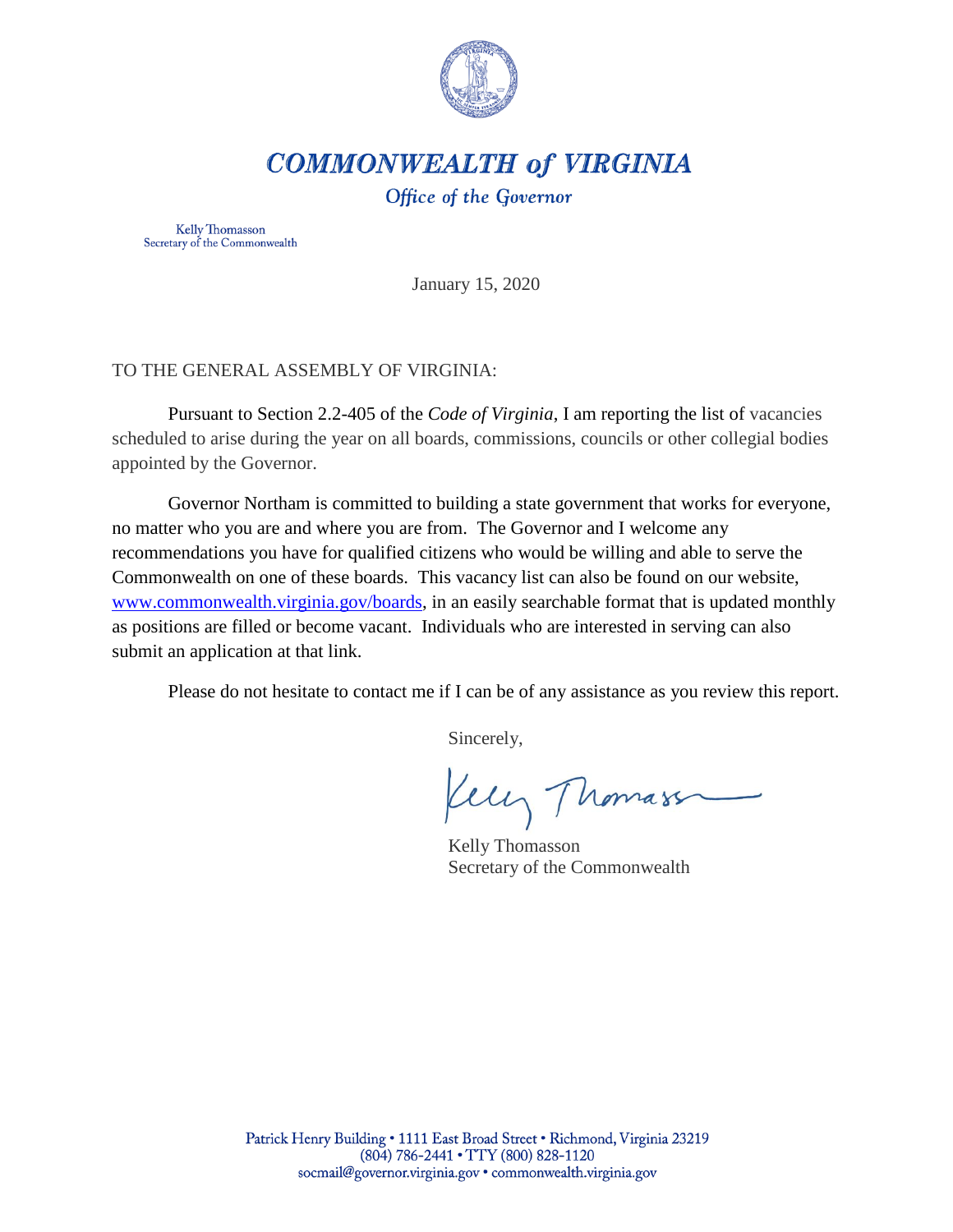|              | D                                    | Ε                                                       | F                                                                         | G               |
|--------------|--------------------------------------|---------------------------------------------------------|---------------------------------------------------------------------------|-----------------|
|              | <b>Secretariat</b>                   | <b>Board</b>                                            | <b>Seat Description</b>                                                   | <b>End Date</b> |
|              | Administration                       | 9-1-1 Services Board                                    | Wireless Service Provider                                                 | 6/30/2020       |
| $\mathbf{3}$ | Administration                       | 9-1-1 Services Board                                    | Virginia Sheriff                                                          | 6/30/2020       |
|              | Administration                       | 9-1-1 Services Board                                    | Chief of Police                                                           | 6/30/2020       |
| 5            | Administration                       | Data Sharing and Analytics Advisory Committee           | Data Security Expert                                                      | 6/30/2020       |
|              | 6 Administration                     | Data Sharing and Analytics Advisory Committee           | Higher Education Representative in Data Analytics and Governance          | 6/30/2020       |
|              | Administration                       | Data Sharing and Analytics Advisory Committee           | Regional Technology Council Representative                                | 6/30/2020       |
|              | 8 Administration                     | Geographic Information Network Advisory Board, Virginia | Natural Resources Agency Head                                             | 6/30/2020       |
| 9            | Agriculture and Forestry             | Agriculture and Consumer Services, Board of             | <b>Structural Commercial Applicator of Pesticides</b>                     | 6/30/2020       |
|              | 10 Agriculture and Forestry          | Agriculture and Consumer Services, Board of             | Professional in Commercial Sale or Application of Agricultural Pesticides | 6/30/2020       |
|              | 11   Agriculture and Forestry        | Aquaculture Advisory Board                              | Member of the Aquaculture Industry                                        | 6/30/2020       |
|              | 12 Agriculture and Forestry          | Aquaculture Advisory Board                              | Member of the Aquaculture Industry                                        | 6/30/2020       |
|              | 13 Agriculture and Forestry          | Corn Board, Virginia                                    | Area 2 Corn Producer                                                      | 6/30/2020       |
|              | 14 Agriculture and Forestry          | Corn Board, Virginia                                    | Area 1 Corn Producer                                                      | 6/30/2020       |
|              | 15 Agriculture and Forestry          | Corn Board, Virginia                                    | Area 7 Corn Producer                                                      | 6/30/2020       |
|              | 16 Agriculture and Forestry          | Cotton Board, Virginia                                  | Area 3 Producer                                                           | 9/25/2020       |
|              | 17 Agriculture and Forestry          | Cotton Board, Virginia                                  | Area 6 Producer                                                           | 9/25/2020       |
|              | 18 Agriculture and Forestry          | Cotton Board, Virginia                                  | Area 8 Producer                                                           | 9/25/2020       |
|              | 19 Agriculture and Forestry          | Forestry, Board of                                      | Member of the Hardwood Lumber Industry                                    | 6/30/2020       |
|              | 20 Agriculture and Forestry          | Forestry, Board of                                      | Member of the Hardwood Lumber Industry                                    | 6/30/2020       |
| 21           | Agriculture and Forestry             | Forestry, Board of                                      | Small Forest Landowner                                                    | 6/30/2020       |
|              | 22 Agriculture and Forestry          | Horse Industry Board, Virginia                          | Nomination from a Horsebreed Organization                                 | 6/19/2020       |
|              | 23 Agriculture and Forestry          | Marine Products Board, Virginia                         | Member of the Seafood Industry                                            | 6/30/2020       |
|              | 24 Agriculture and Forestry          | Marine Products Board, Virginia                         | Member of the Seafood Industry                                            | 6/30/2020       |
|              | 25 Agriculture and Forestry          | <b>Milk Commission</b>                                  | Milk Distributor                                                          | 6/30/2020       |
|              | 26 Agriculture and Forestry          | Peanut Board, Virginia                                  | Peanut Producer                                                           | 6/30/2020       |
|              | 27 Agriculture and Forestry          | Peanut Board, Virginia                                  | Peanut Producer                                                           | 6/30/2020       |
|              | 28 Agriculture and Forestry          | Peanut Board, Virginia                                  | Peanut Producer                                                           | 6/30/2020       |
|              | 29 Agriculture and Forestry          | Racing Commission, Virginia                             | Member of the General Public                                              | 12/31/2020      |
|              | 30 Agriculture and Forestry          | Sheep Industry Board, Virginia                          | Southwest District Sheep Producer                                         | 3/8/2020        |
|              | $\sqrt{31}$ Agriculture and Forestry | Sheep Industry Board, Virginia                          | Southwest District Sheep Producer                                         | 3/8/2020        |
|              | 32 Agriculture and Forestry          | Sheep Industry Board, Virginia                          | Southwest District Sheep Producer                                         | 3/8/2020        |
|              | 33 Agriculture and Forestry          | Sheep Industry Board, Virginia                          | Valley District Sheep Producer                                            | 3/8/2020        |
|              | 34 Agriculture and Forestry          | Sheep Industry Board, Virginia                          | Valley District Sheep Producer                                            | 3/8/2020        |
|              | 35 Agriculture and Forestry          | Sheep Industry Board, Virginia                          | Valley District Sheep Producer                                            | 3/8/2020        |
|              | 36 Agriculture and Forestry          | Sheep Industry Board, Virginia                          | Northern District Sheep Producer                                          | 3/8/2020        |
|              | 37 Agriculture and Forestry          | Sheep Industry Board, Virginia                          | Northern District Sheep Producer                                          | 3/8/2020        |
|              | 38 Agriculture and Forestry          | Sheep Industry Board, Virginia                          | South Central District Sheep Producer                                     | 3/8/2020        |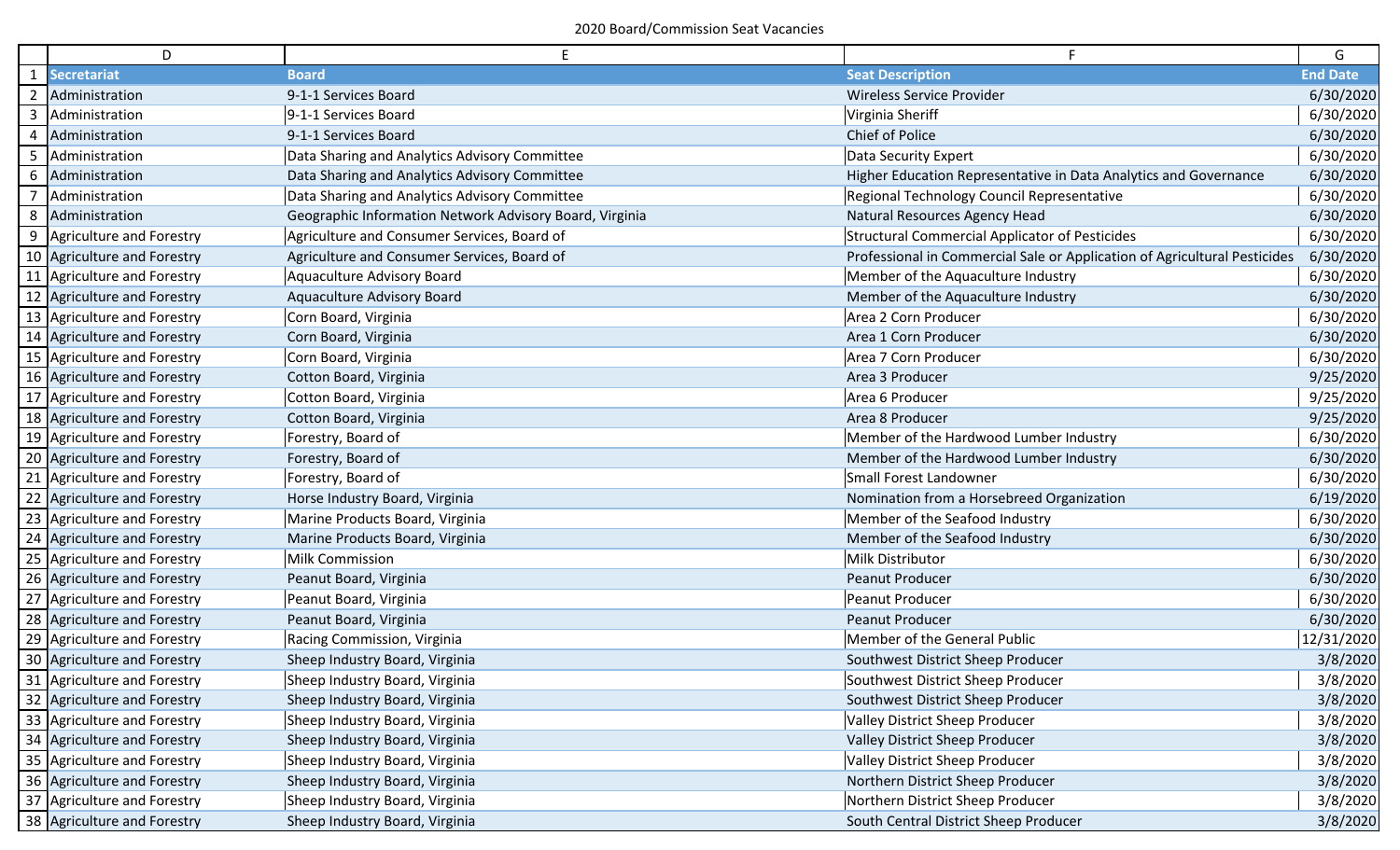| D                           | E                                                                     |                                                                     | G               |
|-----------------------------|-----------------------------------------------------------------------|---------------------------------------------------------------------|-----------------|
| 1 Secretariat               | <b>Board</b>                                                          | <b>Seat Description</b>                                             | <b>End Date</b> |
| 39 Agriculture and Forestry | Small Grains Board, Virginia                                          | Exporter                                                            | 8/31/2020       |
| 40 Agriculture and Forestry | Small Grains Board, Virginia                                          | Area 7 Producer                                                     | 8/31/2020       |
| 41 Agriculture and Forestry | Soybean Board, Virginia                                               | Area 5 Soybean Producer                                             | 9/30/2020       |
| 42 Agriculture and Forestry | Soybean Board, Virginia                                               | Area 7 Soybean Producer                                             | 9/30/2020       |
| 43 Agriculture and Forestry | Soybean Board, Virginia                                               | Seedsman                                                            | 9/30/2020       |
| 44 Agriculture and Forestry | Soybean Board, Virginia                                               | Area 6 Soybean Producer                                             | 9/30/2020       |
| 45 Agriculture and Forestry | <b>Tobacco Board</b>                                                  | Area 1 Bright Flue Cured Tobacco Grower                             | 6/30/2020       |
| 46 Agriculture and Forestry | <b>Tobacco Board</b>                                                  | Dark Fired Tobacco Grower                                           | 6/30/2020       |
| 47 Agriculture and Forestry | <b>Tobacco Board</b>                                                  | Area 3 Bright Flue Cured Tobacco Grower                             | 6/30/2020       |
| 48 Agriculture and Forestry | <b>Tobacco Board</b>                                                  | Area 4 Bright Flue Cured Tobacco Grower                             | 6/30/2020       |
| 49 Agriculture and Forestry | <b>Tobacco Board</b>                                                  | Area 2 Bright Flue Cured Tobacco Grower                             | 6/30/2020       |
| 50 Agriculture and Forestry | <b>Tobacco Board</b>                                                  | Area 6 Bright Flue Cured Tobacco Grower                             | 6/30/2020       |
| 51 Agriculture and Forestry | <b>Tobacco Board</b>                                                  | Dark Fired Tobacco Grower                                           | 6/30/2020       |
| 52 Agriculture and Forestry | <b>Tobacco Board</b>                                                  | Area 5 Bright Flue Cured Tobacco Grower                             | 6/30/2020       |
| 53 Agriculture and Forestry | <b>Tobacco Board</b>                                                  | Dark Fired Tobacco Grower                                           | 6/30/2020       |
| 54 Agriculture and Forestry | Virginia Beef Industry Council                                        | Animal Handler                                                      | 6/30/2020       |
| 55 Agriculture and Forestry | Virginia Beef Industry Council                                        | Area 1 Cattle Producer                                              | 6/30/2020       |
| 56 Agriculture and Forestry | Virginia Beef Industry Council                                        | Area 3 Cattle Producer                                              | 6/30/2020       |
| 57 Agriculture and Forestry | Virginia Beef Industry Council                                        | Area 5 Cattle Producer                                              | 6/30/2020       |
| 58 Agriculture and Forestry | Virginia Beef Industry Council                                        | Cattle Producer                                                     | 6/30/2020       |
| 59 Authority                | Biotechnology Research Park Authority, Virginia                       | Virginia Biotechnology Research Park Board of Directors' Nomination | 6/30/2020       |
| 60 Authority                | Biotechnology Research Park Authority, Virginia                       | Virginia Biotechnology Research Park Board of Directors' Nomination | 6/30/2020       |
| 61 Authority                | Coalfield Economic Development Authority Board, Virginia              | City of Norton                                                      | 6/30/2020       |
| 62 Authority                | Coalfield Economic Development Authority Board, Virginia              | Member of the General Public                                        | 6/30/2020       |
| 63 Authority                | Coalfield Economic Development Authority Board, Virginia              | Lee County                                                          | 6/30/2020       |
| 64 Authority                | Coalfield Economic Development Authority Board, Virginia              | Member of the General Public                                        | 6/30/2020       |
| 65 Authority                | Coalfield Economic Development Authority Board, Virginia              | Member of the General Public                                        | 6/30/2020       |
| 66 Authority                | Fort Monroe Authority                                                 | Resident of the Hampton Roads Region                                | 6/30/2020       |
| 67 Authority                | Fort Monroe Authority                                                 | Member of the General Public                                        | 6/30/2020       |
| 68 Authority                | <b>Hampton Roads Sanitation District Commission</b>                   | City of Chesapeake Resident                                         | 6/7/2020        |
| 69 Authority                | Hampton Roads Sanitation District Commission                          | City of Hampton Resident                                            | 6/7/2020        |
| 70 Authority                | Northern Virginia Transportation Authority                            | Member of the Commonwealth Transportation Board                     | 6/30/2020       |
| 71 Authority                | Northern Virginia Transportation Authority                            | Member with Relevant Background                                     | 6/30/2020       |
| 72 Authority                | Public School Authority, Board of Commissioners, Virginia             | Member of the General Public                                        | 6/30/2020       |
| 73 Authority                | Public School Authority, Board of Commissioners, Virginia             | Member of the General Public                                        | 6/30/2020       |
| 74 Authority                | Recreational Facilities Authority, Board of Directors of the Virginia | Member of the General Public                                        | 6/30/2020       |
| 75 Authority                | Recreational Facilities Authority, Board of Directors of the Virginia | Member of the General Public                                        | 6/30/2020       |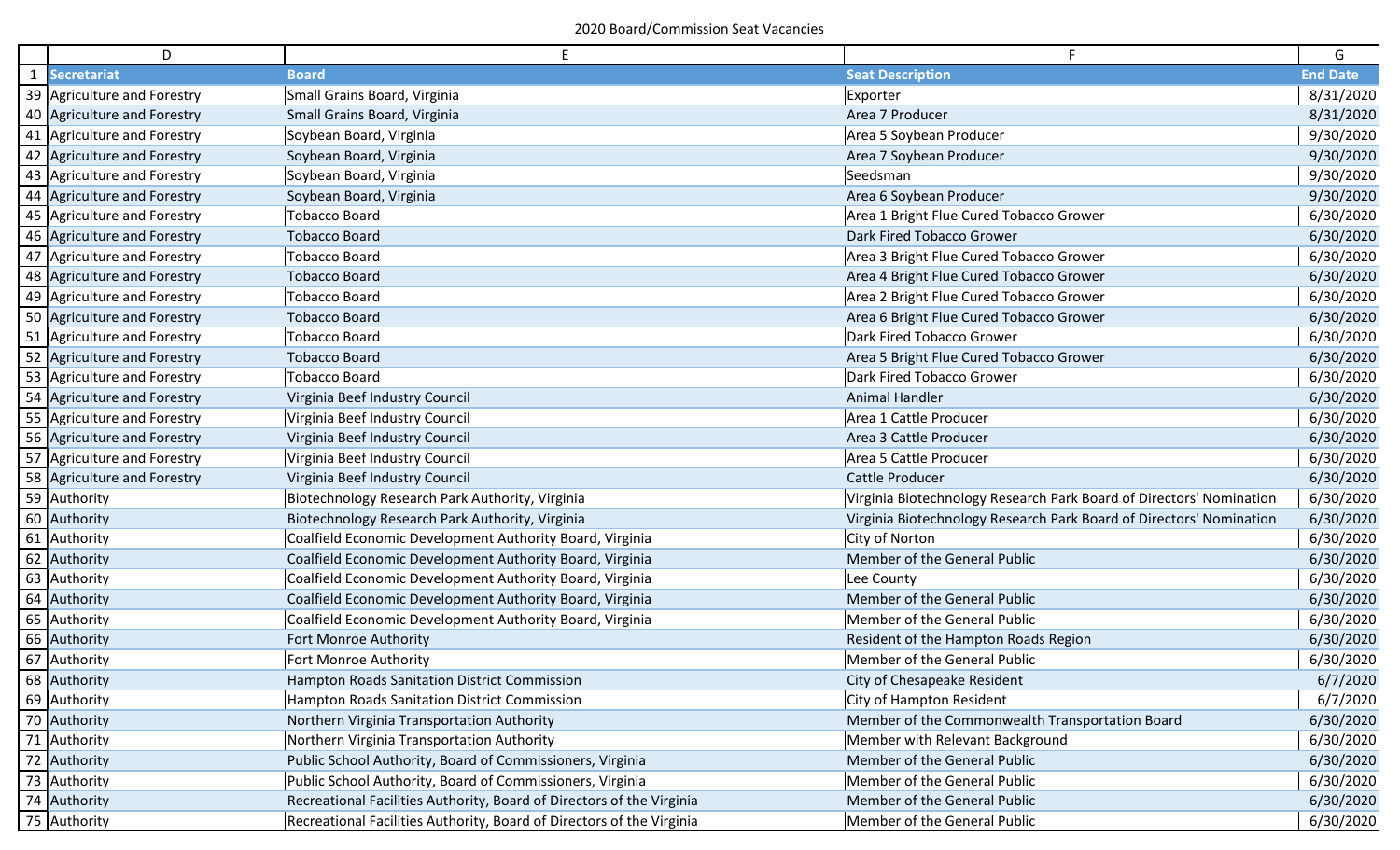| D                              | E                                                                                                            |                                                                       | G               |
|--------------------------------|--------------------------------------------------------------------------------------------------------------|-----------------------------------------------------------------------|-----------------|
| 1 Secretariat                  | <b>Board</b>                                                                                                 | <b>Seat Description</b>                                               | <b>End Date</b> |
| 76 Authority                   | Recreational Facilities Authority, Board of Directors of the Virginia                                        | Member of the General Public                                          | 6/30/2020       |
| 77 Authority                   | Recreational Facilities Authority, Board of Directors of the Virginia                                        | Member of the General Public                                          | 6/30/2020       |
| 78 Authority                   | Recreational Facilities Authority, Board of Directors of the Virginia                                        | Member of the General Public                                          | 6/30/2020       |
| 79 Authority                   | Southwest Virginia Energy Research and Development Authority                                                 | Member of the General Public                                          | 6/30/2020       |
| 80 Authority                   | Virginia Solar Energy Development and Energy Storage Authority                                               | Member of the General Public                                          | 6/30/2020       |
| 81 Chief Workforce Development | Workforce Development, Virginia Board of                                                                     | Member of the Business Industry (Healthcare/Life Sciences)            | 6/30/2020       |
| 82 Commerce and Trade          | Apprenticeship Council                                                                                       | Labor Representative                                                  | 6/20/2020       |
| 83 Commerce and Trade          | Apprenticeship Council                                                                                       | Management Representative                                             | 6/20/2020       |
| 84 Commerce and Trade          | Architects, Professional Engineers, Certified Interior Designers, Land Surveyors and Lands Interior Designer |                                                                       | 6/30/2020       |
| 85 Commerce and Trade          | Architects, Professional Engineers, Certified Interior Designers, Land Surveyors and Lands Engineer          |                                                                       | 6/30/2020       |
| 86 Commerce and Trade          | Architects, Professional Engineers, Certified Interior Designers, Land Surveyors and Lands Architect         |                                                                       | 6/30/2020       |
| 87 Commerce and Trade          | Asbestos, Lead, and Home Inspectors, Board for                                                               | Home Inspector                                                        | 6/30/2020       |
| 88 Commerce and Trade          | Asbestos, Lead, and Home Inspectors, Board for                                                               | <b>Training Course Provider</b>                                       | 6/30/2020       |
| 89 Commerce and Trade          | Asbestos, Lead, and Home Inspectors, Board for                                                               | Project Monitor or Asbestos Inspector                                 | 6/30/2020       |
| 90 Commerce and Trade          | Asbestos, Lead, and Home Inspectors, Board for                                                               | Lead Risk Assessor                                                    | 6/30/2020       |
| 91 Commerce and Trade          | <b>Auctioneers Board</b>                                                                                     | Member of the General Public                                          | 6/30/2020       |
| 92 Commerce and Trade          | <b>Auctioneers Board</b>                                                                                     | <b>Licensed Auctioneer</b>                                            | 6/30/2020       |
| 93 Commerce and Trade          | Barbers and Cosmetology, Board for                                                                           | Licensed Nail Technician                                              | 6/30/2020       |
| 94 Commerce and Trade          | Barbers and Cosmetology, Board for                                                                           | Member of the General Public                                          | 6/30/2020       |
| 95 Commerce and Trade          | Barbers and Cosmetology, Board for                                                                           | Member of the General Public                                          | 6/30/2020       |
| 96 Commerce and Trade          | <b>Cemetery Board</b>                                                                                        | <b>Cemetery Operator</b>                                              | 6/30/2020       |
| 97 Commerce and Trade          | Cemetery Board                                                                                               | Cemetery Operator                                                     | 6/30/2020       |
| 98 Commerce and Trade          | Center for Rural Virginia                                                                                    | Member of the General Public                                          | 6/30/2020       |
| 99 Commerce and Trade          | Coal Mining Examiners, Board of                                                                              | Surface Miner (Non-managerial)                                        | 6/30/2020       |
| 100 Commerce and Trade         | Coal Surface Mining Reclamation Fund Advisory Board                                                          | Representative of the Coal Industry                                   | 6/30/2020       |
| 101 Commerce and Trade         | Committee on Business Development and Marketing, VEDP                                                        | Member of the General Public                                          | 6/30/2020       |
| 102 Commerce and Trade         | Committee on International Trade, VEDP                                                                       | Member of the General Public (Virginia Manufacturing Association Nomi | 6/30/2020       |
| 103 Commerce and Trade         | Common Interest Community Board                                                                              | Common Interest Community Manager                                     | 6/30/2020       |
| 104 Commerce and Trade         | Common Interest Community Board                                                                              | Time-Share Industry Representative                                    | 6/30/2020       |
| 105 Commerce and Trade         | Contractors, Board for                                                                                       | Home Improvement Contractor                                           | 6/30/2020       |
| 106 Commerce and Trade         | Contractors, Board for                                                                                       | Member of the General Public                                          | 6/30/2020       |
| 107 Commerce and Trade         | Contractors, Board for                                                                                       | Single Residence Contractor                                           | 6/30/2020       |
| 108 Commerce and Trade         | Contractors, Board for                                                                                       | Member of the General Public                                          | 6/30/2020       |
| 109 Commerce and Trade         | Gas and Oil Board, Virginia                                                                                  | Member of the Coal Industry                                           | 6/30/2020       |
| 110 Commerce and Trade         | Gas and Oil Board, Virginia                                                                                  | Member of the Gas and Oil Industry                                    | 6/30/2020       |
| 111 Commerce and Trade         | Gas and Oil Board, Virginia                                                                                  | Member of the General Public                                          | 6/30/2020       |
| 112 Commerce and Trade         | Hearing Aid Specialists and Opticians                                                                        | Member of the General Public                                          | 6/30/2020       |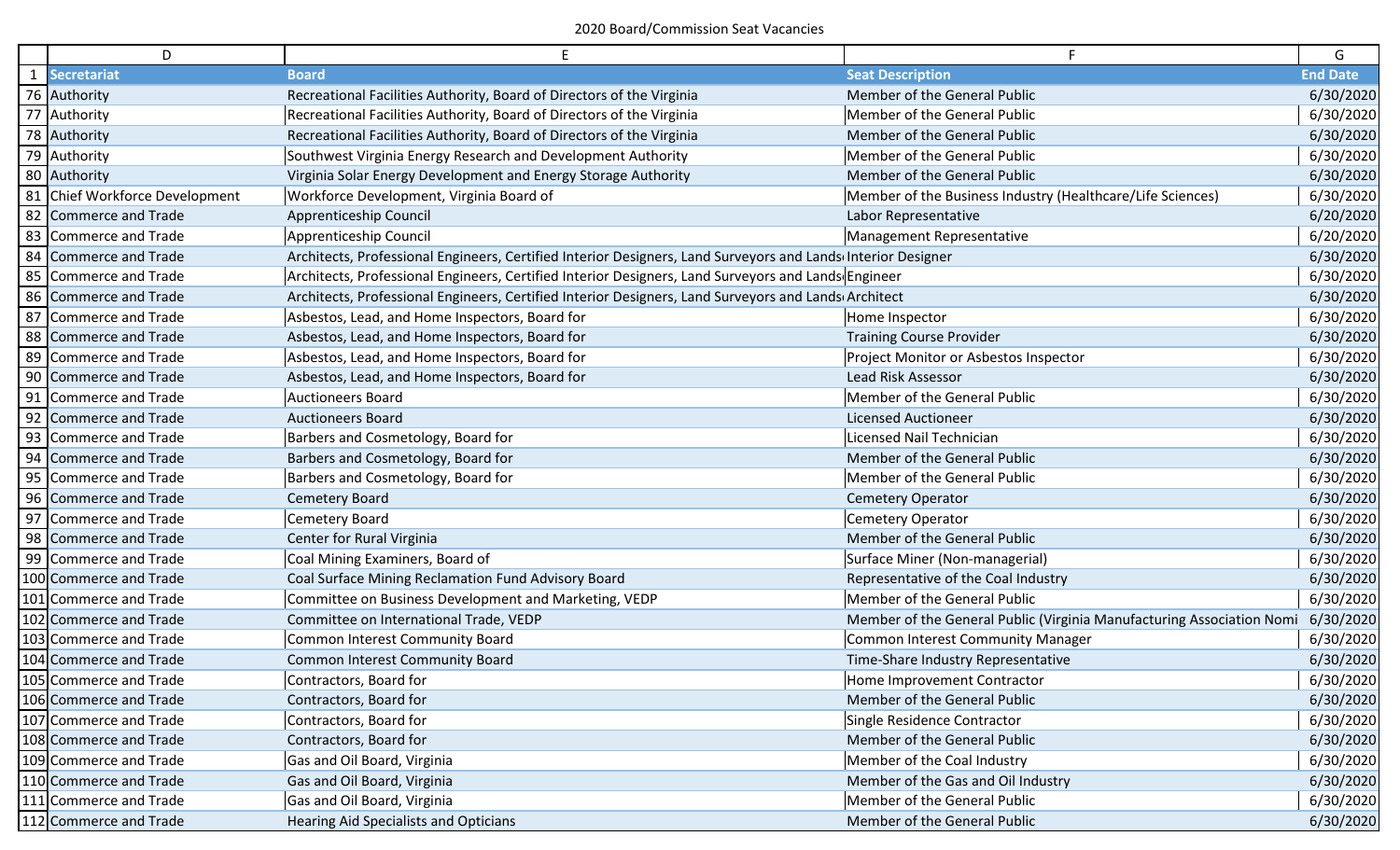|              | D                      |                                                                                |                                                                     | G               |
|--------------|------------------------|--------------------------------------------------------------------------------|---------------------------------------------------------------------|-----------------|
| $\mathbf{1}$ | <b>Secretariat</b>     | <b>Board</b>                                                                   | <b>Seat Description</b>                                             | <b>End Date</b> |
|              | 113 Commerce and Trade | Hearing Aid Specialists and Opticians                                          | <b>Hearing Aid Specialist</b>                                       | 6/30/2020       |
|              | 114 Commerce and Trade | <b>Hearing Aid Specialists and Opticians</b>                                   | <b>Hearing Aid Specialist</b>                                       | 6/30/2020       |
|              | 115 Commerce and Trade | Hearing Aid Specialists and Opticians                                          | Opthalmologist                                                      | 6/30/2020       |
|              | 116 Commerce and Trade | Hearing Aid Specialists and Opticians                                          | Optician                                                            | 6/30/2020       |
|              | 117 Commerce and Trade | Hearing Aid Specialists and Opticians                                          | Optician                                                            | 6/30/2020       |
|              | 118 Commerce and Trade | Hearing Aid Specialists and Opticians                                          | Optician                                                            | 6/30/2020       |
|              | 119 Commerce and Trade | Hearing Aid Specialists and Opticians                                          | Optician                                                            | 6/30/2020       |
|              | 120 Commerce and Trade | Housing and Community Development, Board of                                    | 4th Congressional District                                          | 6/30/2020       |
|              | 121 Commerce and Trade | Housing and Community Development, Board of                                    | 3rd Congressional District                                          | 6/30/2020       |
|              | 122 Commerce and Trade | Housing and Community Development, Board of                                    | 9th Congressional District                                          | 6/30/2020       |
|              | 123 Commerce and Trade | Housing and Community Development, Board of                                    | 5th Congressional District                                          | 6/30/2020       |
|              | 124 Commerce and Trade | Housing and Community Development, Board of                                    | 7th Congressional District                                          | 6/30/2020       |
|              | 125 Commerce and Trade | Housing Development Authority, Virginia                                        | Member of the General Public                                        | 6/30/2020       |
|              | 126 Commerce and Trade | Housing Development Authority, Virginia                                        | Member of the General Public                                        | 6/30/2020       |
|              | 127 Commerce and Trade | Housing Development Authority, Virginia                                        | Member of the General Public                                        | 6/30/2020       |
|              | 128 Commerce and Trade | Innovation and Entrepreneurship Investment Authority                           | <b>University President</b>                                         | 6/30/2020       |
|              | 129 Commerce and Trade | Innovation and Entrepreneurship Investment Authority                           | <b>University President</b>                                         | 6/30/2020       |
|              | 130 Commerce and Trade | Innovation and Entrepreneurship Investment Authority                           | Investor                                                            | 6/30/2020       |
|              | 131 Commerce and Trade | Local Government, Commission on                                                | Local Government Professional Background                            | 12/31/2020      |
|              | 132 Commerce and Trade | Manufactured Housing Board, Virginia                                           | Member of the General Public (with knowledge of the Manufactured Ho | 3/31/2020       |
|              | 133 Commerce and Trade | Manufactured Housing Board, Virginia                                           | <b>Manufactured Housing Dealer</b>                                  | 3/31/2020       |
|              | 134 Commerce and Trade | Manufactured Housing Board, Virginia                                           | Member of the Manufacturing Industry                                | 3/31/2020       |
|              | 135 Commerce and Trade | Manufactured Housing Board, Virginia                                           | Member of the General Public (with knowledge of the Manufactured Ho | 3/31/2020       |
|              | 136 Commerce and Trade | Offshore Wind Development Authority, Virginia                                  | Member of the General Public                                        | 6/30/2020       |
|              | 137 Commerce and Trade | Offshore Wind Development Authority, Virginia                                  | Member of the General Public                                        | 6/30/2020       |
|              | 138 Commerce and Trade | Offshore Wind Development Authority, Virginia                                  | Member of the General Public                                        | 6/30/2020       |
|              | 139 Commerce and Trade | Professional and Occupational Regulation, Board for                            | Member of the General Public                                        | 6/30/2020       |
|              | 140 Commerce and Trade | Professional and Occupational Regulation, Board for                            | Member of the General Public                                        | 6/30/2020       |
|              | 141 Commerce and Trade | Professional Soil Scientists, Wetland Professionals, and Geologists, Board for | Geologist                                                           | 6/30/2020       |
| 142          | Commerce and Trade     | Professional Soil Scientists, Wetland Professionals, and Geologists, Board for | Member of the General Public                                        | 6/30/2020       |
|              | 143 Commerce and Trade | Professional Soil Scientists, Wetland Professionals, and Geologists, Board for | Soil Scientist (Soil Mapping & Classification)                      | 6/30/2020       |
|              | 144 Commerce and Trade | Professional Soil Scientists, Wetland Professionals, and Geologists, Board for | Soil Scientist (Environmental Protection Regulations)               | 6/30/2020       |
|              | 145 Commerce and Trade | Professional Soil Scientists, Wetland Professionals, and Geologists, Board for | Wetland Professional (Wetland Delineation & Description)            | 6/30/2020       |
|              | 146 Commerce and Trade | Real Estate Appraiser Board                                                    | <b>General Appraiser</b>                                            | 4/2/2020        |
|              | 147 Commerce and Trade | Real Estate Appraiser Board                                                    | Appraiser                                                           | 4/2/2020        |
|              | 148 Commerce and Trade | Real Estate Appraiser Board                                                    | <b>Residential Appraiser</b>                                        | 4/2/2020        |
|              | 149 Commerce and Trade | Real Estate Appraiser Board                                                    | Member of the General Public                                        | 4/2/2020        |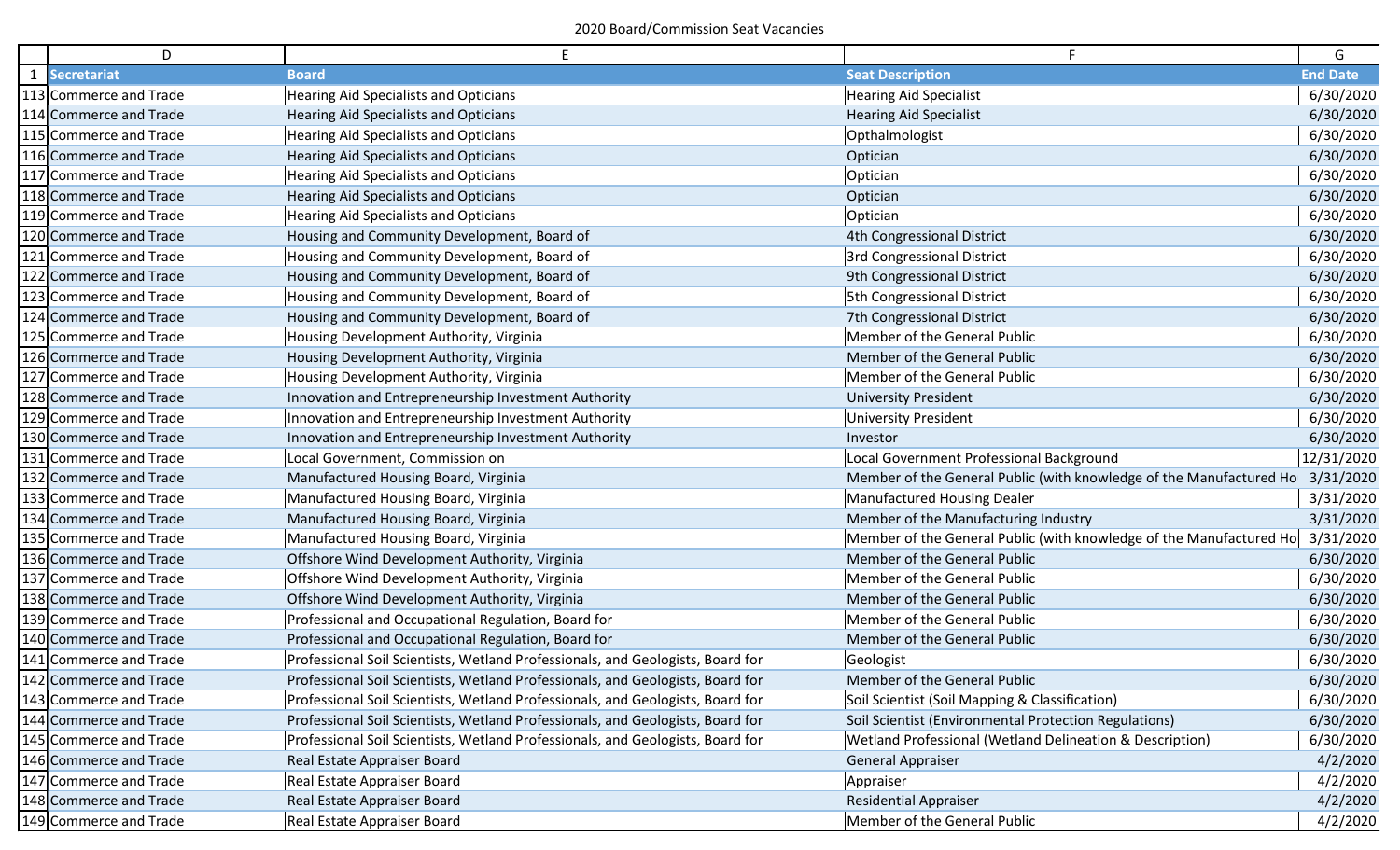| D                      | E                                                                                                        | F.                                                           | G               |
|------------------------|----------------------------------------------------------------------------------------------------------|--------------------------------------------------------------|-----------------|
| 1 Secretariat          | <b>Board</b>                                                                                             | <b>Seat Description</b>                                      | <b>End Date</b> |
| 150 Commerce and Trade | Real Estate Board                                                                                        | Real Estate Agent                                            | 6/30/2020       |
| 151 Commerce and Trade | Real Estate Board                                                                                        | Real Estate Agent                                            | 6/30/2020       |
| 152 Commerce and Trade | <b>Real Estate Board</b>                                                                                 | Member of the General Public                                 | 6/30/2020       |
| 153 Commerce and Trade | Real Estate Board                                                                                        | Real Estate Agent                                            | 6/30/2020       |
| 154 Commerce and Trade | Resources Authority, Board of Directors of the Virginia                                                  | Member of the General Public                                 | 6/30/2020       |
| 155 Commerce and Trade | Resources Authority, Board of Directors of the Virginia                                                  | Member of the General Public                                 | 6/30/2020       |
| 156 Commerce and Trade | Resources Authority, Board of Directors of the Virginia                                                  | Member of the General Public                                 | 6/30/2020       |
| 157 Commerce and Trade | Resources Authority, Board of Directors of the Virginia                                                  | Member of the General Public                                 | 6/30/2020       |
| 158 Commerce and Trade | Safety and Health Codes Board                                                                            | <b>Agricultural Employer</b>                                 | 6/30/2020       |
| 159 Commerce and Trade | Safety and Health Codes Board                                                                            | Agricultural Employee                                        | 6/30/2020       |
| 160 Commerce and Trade | Safety and Health Codes Board                                                                            | Industrial Employer (Chemical and Toxic Industry)            | 6/30/2020       |
| 161 Commerce and Trade | Safety and Health Codes Board                                                                            | Labor Representative (Chemical and Toxic Substance Industry) | 6/30/2020       |
| 162 Commerce and Trade | Safety and Health Codes Board                                                                            | Member of the General Public                                 | 6/30/2020       |
| 163 Commerce and Trade | Small Business Financing Authority, Virginia                                                             | Member of the General Public                                 | 6/30/2020       |
| 164 Commerce and Trade | Small Business Financing Authority, Virginia                                                             | Member of the General Public                                 | 6/30/2020       |
| 165 Commerce and Trade | Small Business Financing Authority, Virginia                                                             | Member of the General Public                                 | 6/30/2020       |
| 166 Commerce and Trade | Tourism Authority, Board of Directors Virginia                                                           | Member of the General Public                                 | 6/30/2020       |
| 167 Commerce and Trade | Tourism Authority, Board of Directors Virginia                                                           | Member of the General Public                                 | 6/30/2020       |
| 168 Commerce and Trade | Tourism Authority, Board of Directors Virginia                                                           | Member of the General Public                                 | 6/30/2020       |
| 169 Commerce and Trade | Virginia Economic Development Partnership                                                                | Member of the General Public                                 | 6/30/2020       |
| 170 Commerce and Trade | Virginia Economic Development Partnership                                                                | Member of the General Public                                 | 6/30/2020       |
| 171 Commerce and Trade | Virginia Growth and Opportunity Board (GO Virginia)                                                      | Member of the General Public                                 | 6/30/2020       |
| 172 Commerce and Trade | Virginia Growth and Opportunity Board (GO Virginia)                                                      | Member of the General Public                                 | 6/30/2020       |
| 173 Commerce and Trade | Virginia Growth and Opportunity Board (GO Virginia)                                                      | Member of the General Public                                 | 6/30/2020       |
| 174 Commerce and Trade | Waterworks and Wastewater Works Operators and Onsite Sewage System Professionals, Wastewater Works Owner |                                                              | 6/30/2020       |
| 175 Commonwealth       | African American Advisory Board, Virginia                                                                | Member of the General Public                                 | 6/30/2020       |
| 176 Commonwealth       | African American Advisory Board, Virginia                                                                | Member of the General Public                                 | 6/30/2020       |
| 177 Commonwealth       | African American Advisory Board, Virginia                                                                | Member of the General Public                                 | 6/30/2020       |
| 178 Commonwealth       | African American Advisory Board, Virginia                                                                | Member of the General Public                                 | 6/30/2020       |
| 179 Commonwealth       | African American Advisory Board, Virginia                                                                | Member of the General Public                                 | 6/30/2020       |
| 180 Commonwealth       | Asian Advisory Board, Virginia                                                                           | Member of the General Public                                 | 6/30/2020       |
| 181 Commonwealth       | Asian Advisory Board, Virginia                                                                           | Member of the General Public                                 | 6/30/2020       |
| 182 Commonwealth       | Asian Advisory Board, Virginia                                                                           | Member of the General Public                                 | 6/30/2020       |
| 183 Commonwealth       | Asian Advisory Board, Virginia                                                                           | Member of the General Public                                 | 6/30/2020       |
| 184 Commonwealth       | Asian Advisory Board, Virginia                                                                           | Member of the General Public                                 | 6/30/2020       |
| 185 Commonwealth       | Asian Advisory Board, Virginia                                                                           | Member of the General Public                                 | 6/30/2020       |
| 186 Commonwealth       | Asian Advisory Board, Virginia                                                                           | Member of the General Public                                 | 6/30/2020       |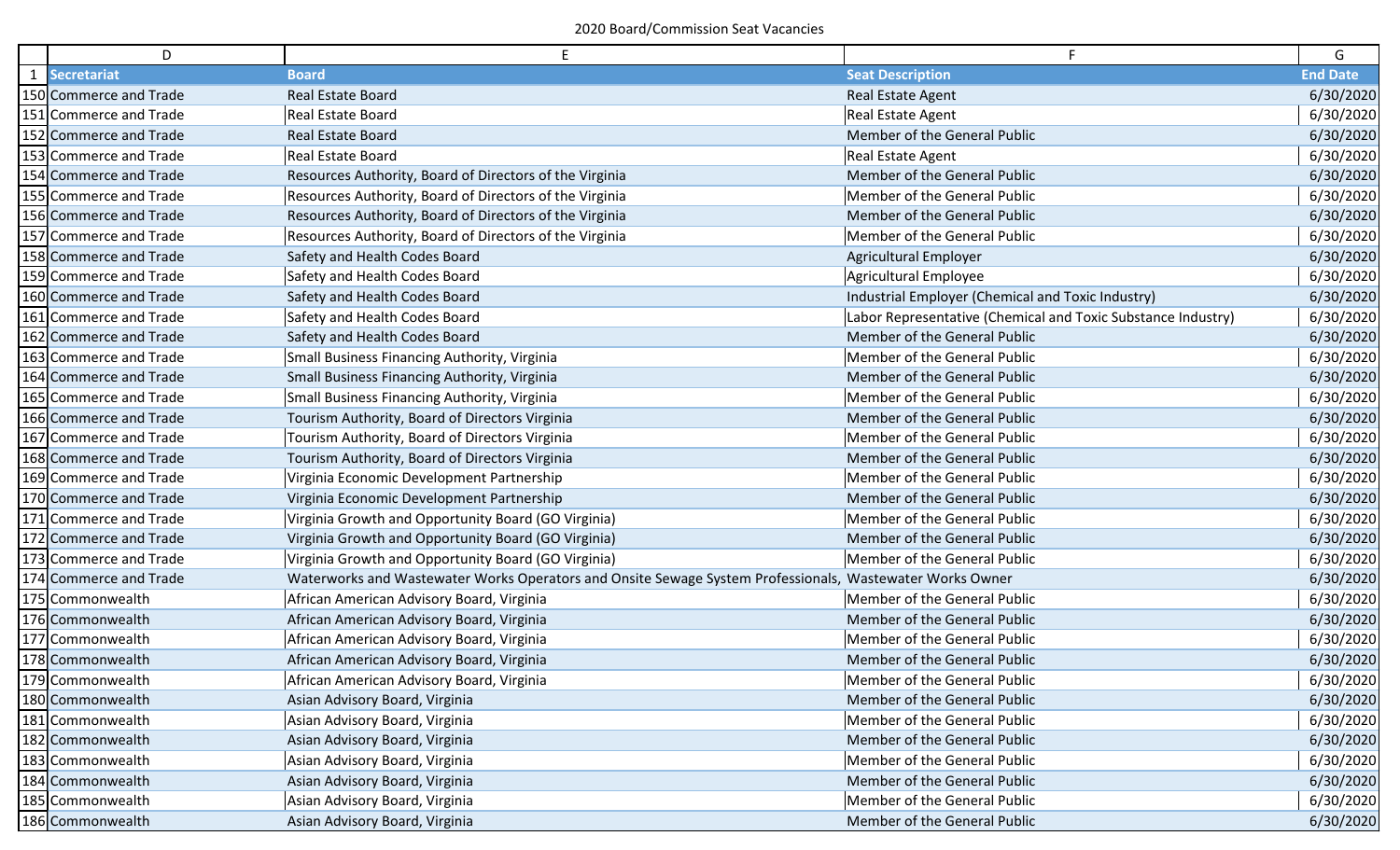| D                | E                                                                                    |                                            | G               |
|------------------|--------------------------------------------------------------------------------------|--------------------------------------------|-----------------|
| 1 Secretariat    | <b>Board</b>                                                                         | <b>Seat Description</b>                    | <b>End Date</b> |
| 187 Commonwealth | Council on Women                                                                     | Member of the General Public               | 6/30/2020       |
| 188 Commonwealth | <b>Council on Women</b>                                                              | Member of the General Public               | 6/30/2020       |
| 189 Commonwealth | <b>Council on Women</b>                                                              | Member of the General Public               | 6/30/2020       |
| 190 Commonwealth | <b>Council on Women</b>                                                              | Member of the General Public               | 6/30/2020       |
| 191 Commonwealth | Council on Women                                                                     | Member of the General Public               | 6/30/2020       |
| 192 Commonwealth | <b>Council on Women</b>                                                              | Member of the General Public               | 6/30/2020       |
| 193 Commonwealth | Council on Women                                                                     | Member of the General Public               | 6/30/2020       |
| 194 Commonwealth | Latino Advisory Board, Virginia                                                      | Member of the General Public               | 6/30/2020       |
| 195 Commonwealth | Latino Advisory Board, Virginia                                                      | Member of the General Public               | 6/30/2020       |
| 196 Commonwealth | Latino Advisory Board, Virginia                                                      | Member of the General Public               | 6/30/2020       |
| 197 Commonwealth | Latino Advisory Board, Virginia                                                      | Member of the General Public               | 6/30/2020       |
| 198 Commonwealth | Latino Advisory Board, Virginia                                                      | Member of the General Public               | 6/30/2020       |
| 199 Commonwealth | Latino Advisory Board, Virginia                                                      | Member of the General Public               | 6/30/2020       |
| 200 Commonwealth | Latino Advisory Board, Virginia                                                      | Member of the General Public               | 6/30/2020       |
| 201 Compacts     | <b>Breaks Interstate Park Commission</b>                                             | Dickenson County                           | 2/23/2020       |
| 202 Compacts     | Chesapeake Bay Executive Council, Citizens Advisory Committee to the                 | Member of the General Public               | 12/31/2020      |
| 203 Compacts     | Chesapeake Bay Executive Council, Citizens Advisory Committee to the                 | Member of the General Public               | 12/31/2020      |
| 204 Compacts     | Chesapeake Bay Executive Council, Citizens Advisory Committee to the                 | Member of the General Public               | 12/31/2020      |
| 205 Compacts     | Live Horseracing Compact Committee                                                   | Member of the Virginia Racing Commission   | 6/30/2020       |
| 206 Compacts     | Metropolitan Washington Airports Authority                                           | Member of the General Public               | 11/23/2020      |
| 207 Compacts     | Metropolitan Washington Airports Authority                                           | Member of the General Public               | 11/23/2020      |
| 208 Compacts     | Southern Regional Education Board                                                    | Member of the Education Field              | 6/30/2020       |
| 209 Compacts     | <b>Washington Metrorail Safety Commission</b>                                        | Alternate Member                           | 6/30/2020       |
| 210 Designated   | Poet Laureate of Virginia                                                            | Poetry Society of Virginia Nominee         | 6/30/2020       |
| 211 Designated   | <b>State Rehabilitation Council</b>                                                  | <b>Employment Service Organization</b>     | 9/30/2020       |
| 212 Designated   | <b>State Rehabilitation Council</b>                                                  | Department of Education Representative     | 9/30/2020       |
| 213 Designated   | <b>State Rehabilitation Council</b>                                                  | <b>Workforce Council Representative</b>    | 9/30/2020       |
| 214 Designated   | <b>State Rehabilitation Council</b>                                                  | Person with a Disability                   | 9/30/2020       |
| 215 Designated   | <b>State Rehabilitation Council</b>                                                  | Business/Industry/Labor rep                | 9/30/2020       |
| 216 Designated   | State Rehabilitation Council for the Blind and Vision Impaired (Vocational Services) | Business/Industry/Labor rep                | 9/30/2020       |
| 217 Designated   | State Rehabilitation Council for the Blind and Vision Impaired (Vocational Services) | Disability Advocacy Group                  | 9/30/2020       |
| 218 Designated   | State Rehabilitation Council for the Blind and Vision Impaired (Vocational Services) | <b>Vocational Rehabilitation Counselor</b> | 9/30/2020       |
| 219 Designated   | State Rehabilitation Council for the Blind and Vision Impaired (Vocational Services) | Disability Advocacy Group                  | 9/30/2020       |
| 220 Designated   | State Rehabilitation Council for the Blind and Vision Impaired (Vocational Services) | Department of Education Representative     | 9/30/2020       |
| 221 Designated   | State Rehabilitation Council for the Blind and Vision Impaired (Vocational Services) | <b>Workforce Council Representative</b>    | 9/30/2020       |
| 222 Designated   | State Rehabilitation Council for the Blind and Vision Impaired (Vocational Services) | Business/Industry/Labor rep                | 9/30/2020       |
| 223 Designated   | State Rehabilitation Council for the Blind and Vision Impaired (Vocational Services) | Current/former recipient of rehab svcs     | 9/30/2020       |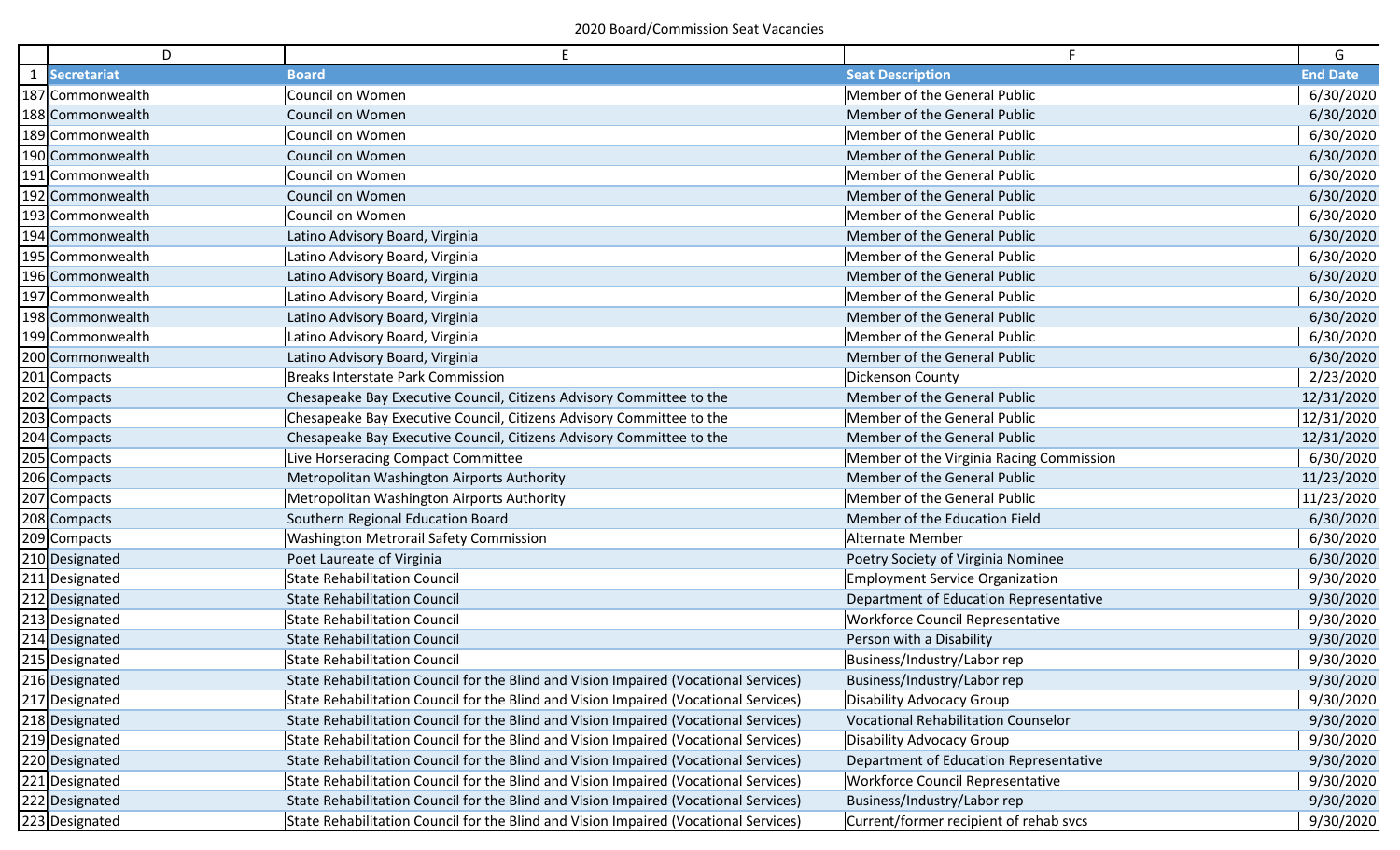| D              | E                                                                                   | F.                                           | G               |
|----------------|-------------------------------------------------------------------------------------|----------------------------------------------|-----------------|
| 1 Secretariat  | <b>Board</b>                                                                        | <b>Seat Description</b>                      | <b>End Date</b> |
| 224 Designated | Statewide Independent Living Council                                                | Person with a Disability                     | 9/30/2020       |
| 225 Designated | Statewide Independent Living Council                                                | Person with a Disability                     | 9/30/2020       |
| 226 Designated | Statewide Independent Living Council                                                | Person with a Disabled Relative              | 9/30/2020       |
| 227 Education  | A. L. Philpott Manufacturing Extension Partnership, Board of Trustees (dba GENEDGE) | Citizen Manufacturing Rep.                   | 6/30/2020       |
| 228 Education  | A. L. Philpott Manufacturing Extension Partnership, Board of Trustees (dba GENEDGE) | Citizen Manufacturing Rep.                   | 6/30/2020       |
| 229 Education  | A. L. Philpott Manufacturing Extension Partnership, Board of Trustees (dba GENEDGE) | Citizen Manufacturing Rep.                   | 6/30/2020       |
| 230 Education  | A. L. Philpott Manufacturing Extension Partnership, Board of Trustees (dba GENEDGE) | Citizen Manufacturing Rep.                   | 6/30/2020       |
| 231 Education  | A. L. Philpott Manufacturing Extension Partnership, Board of Trustees (dba GENEDGE) | President of a Community College             | 6/30/2020       |
| 232 Education  | A. L. Philpott Manufacturing Extension Partnership, Board of Trustees (dba GENEDGE) | President of a Public Institution            | 6/30/2020       |
| 233 Education  | A. L. Philpott Manufacturing Extension Partnership, Board of Trustees (dba GENEDGE) | Citizen Manufacturing Rep.                   | 6/30/2020       |
| 234 Education  | Christopher Newport University, Board of Visitors                                   | Member of the General Public                 | 6/30/2020       |
| 235 Education  | Christopher Newport University, Board of Visitors                                   | Member of the General Public                 | 6/30/2020       |
| 236 Education  | Christopher Newport University, Board of Visitors                                   | Member of the General Public                 | 6/30/2020       |
| 237 Education  | College of William and Mary, Board of Visitors                                      | Member of the General Public                 | 6/30/2020       |
| 238 Education  | College of William and Mary, Board of Visitors                                      | Member of the General Public                 | 6/30/2020       |
| 239 Education  | College of William and Mary, Board of Visitors                                      | Member of the General Public                 | 6/30/2020       |
| 240 Education  | College of William and Mary, Board of Visitors                                      | Member of the General Public                 | 6/30/2020       |
| 241 Education  | College of William and Mary, Board of Visitors                                      | Member of the General Public                 | 6/30/2020       |
| 242 Education  | Commonwealth Health Research Board                                                  | Member of the General Public                 | 4/1/2020        |
| 243 Education  | Community Colleges, State Board for                                                 | Member of the General Public                 | 6/30/2020       |
| 244 Education  | Community Colleges, State Board for                                                 | Member of the General Public                 | 6/30/2020       |
| 245 Education  | Community Colleges, State Board for                                                 | Member of the General Public                 | 6/30/2020       |
| 246 Education  | Community Colleges, State Board for                                                 | Member of the General Public                 | 6/30/2020       |
| 247 Education  | Education, Board of                                                                 | Member of the General Public                 | 6/30/2020       |
| 248 Education  | Education, Board of                                                                 | Member of the General Public                 | 6/30/2020       |
| 249 Education  | Frontier Culture Museum of Virginia, Board of Trustees of the                       | Member of the General Public                 | 6/30/2020       |
| 250 Education  | Frontier Culture Museum of Virginia, Board of Trustees of the                       | Member of the General Public                 | 6/30/2020       |
| 251 Education  | George Mason University, Board of Visitors                                          | Member of the General Public                 | 6/30/2020       |
| 252 Education  | George Mason University, Board of Visitors                                          | Member of the General Public                 | 6/30/2020       |
| 253 Education  | George Mason University, Board of Visitors                                          | Member of the General Public                 | 6/30/2020       |
| 254 Education  | George Mason University, Board of Visitors                                          | Member of the General Public                 | 6/30/2020       |
| 255 Education  | Gunston Hall, Board of Regents of                                                   | Member Colonial Dames, Michigan              | 10/25/2020      |
| 256 Education  | Gunston Hall, Board of Regents of                                                   | Member of Colonial Dames -Arkansas           | 10/25/2020      |
| 257 Education  | Gunston Hall, Board of Regents of                                                   | Member, Colonial Dames, District of Columbia | 10/25/2020      |
| 258 Education  | Gunston Hall, Board of Regents of                                                   | Member, Colonial Dames, Hawaii               | 10/25/2020      |
| 259 Education  | Gunston Hall, Board of Regents of                                                   | Member, Colonial Dames, Maryland             | 10/25/2020      |
| 260 Education  | Gunston Hall, Board of Regents of                                                   | Member, Colonial Dames, Nebraska             | 10/25/2020      |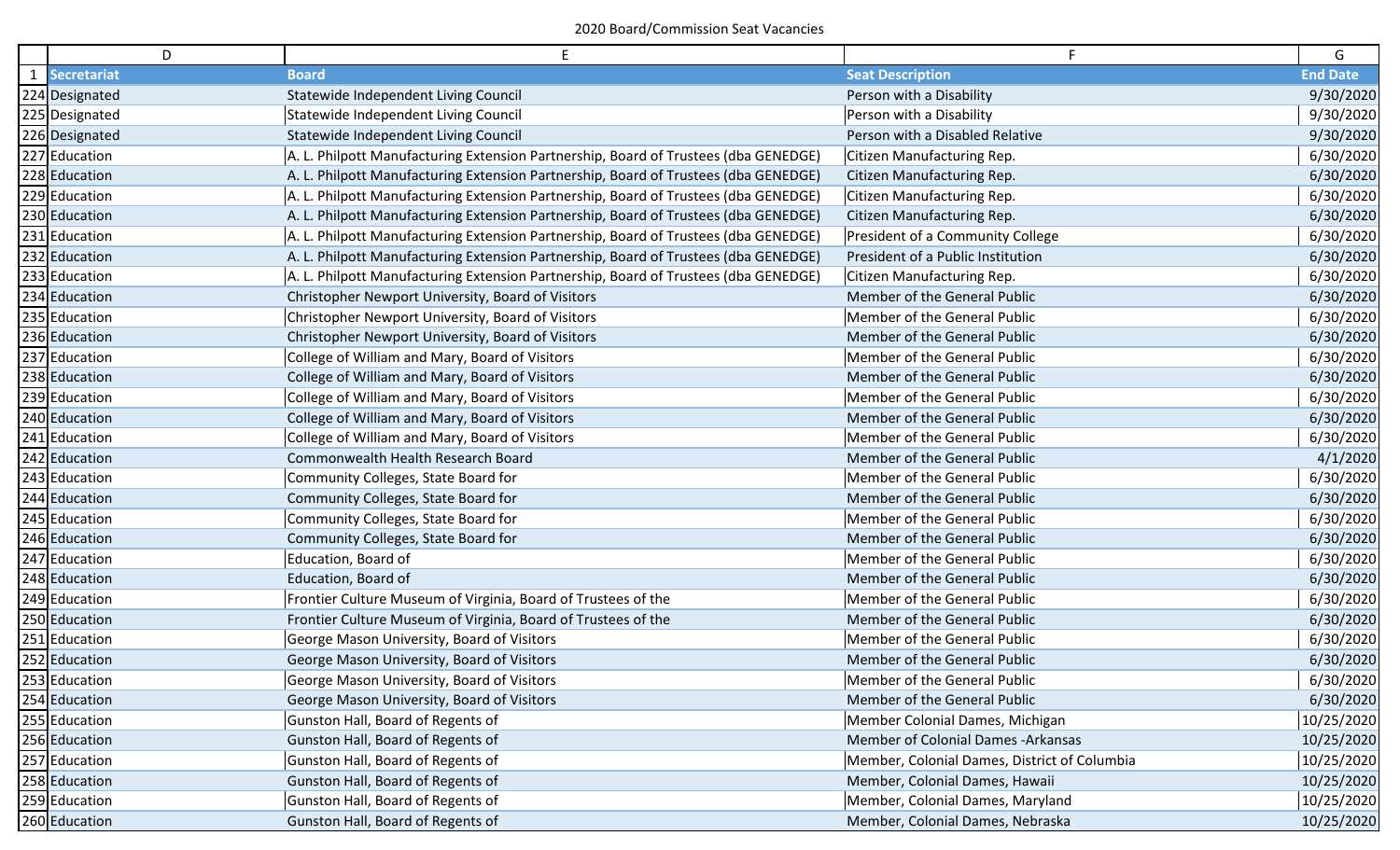| D             | E                                                       | F.                                    | G               |
|---------------|---------------------------------------------------------|---------------------------------------|-----------------|
| 1 Secretariat | <b>Board</b>                                            | <b>Seat Description</b>               | <b>End Date</b> |
| 261 Education | Gunston Hall, Board of Regents of                       | Member, Colonial Dames, New Hampshire | 10/25/2020      |
| 262 Education | Gunston Hall, Board of Regents of                       | Member, Colonial Dames, New York      | 10/25/2020      |
| 263 Education | Gunston Hall, Board of Regents of                       | Member, Colonial Dames, Oklahoma      | 10/25/2020      |
| 264 Education | Gunston Hall, Board of Regents of                       | Member, Colonial Dames, WY            | 10/25/2020      |
| 265 Education | Gunston Hall, Board of Regents of                       | Regent At Large                       | 10/25/2020      |
| 266 Education | Gunston Hall, Board of Visitors for                     | Member of the General Public          | 9/30/2020       |
| 267 Education | Gunston Hall, Board of Visitors for                     | Member of the General Public          | 9/30/2020       |
| 268 Education | Gunston Hall, Board of Visitors for                     | Member of the General Public          | 9/30/2020       |
| 269 Education | Higher Education for Virginia, State Council of         | Member of the General Public          | 6/30/2020       |
| 270 Education | Higher Education for Virginia, State Council of         | Member of the General Public          | 6/30/2020       |
| 271 Education | Higher Education for Virginia, State Council of         | Member of the General Public          | 6/30/2020       |
| 272 Education | Historical Records Advisory Board, State                | Member of the General Public          | 10/31/2020      |
| 273 Education | Historical Records Advisory Board, State                | Member of the General Public          | 10/31/2020      |
| 274 Education | Historical Records Advisory Board, State                | Member of the General Public          | 10/31/2020      |
| 275 Education | Historical Records Advisory Board, State                | Member of the General Public          | 10/31/2020      |
| 276 Education | Historical Records Advisory Board, State                | Member of the General Public          | 10/31/2020      |
| 277 Education | Historical Records Advisory Board, State                | Member of the General Public          | 10/31/2020      |
| 278 Education | Historical Records Advisory Board, State                | Member of the General Public          | 10/31/2020      |
| 279 Education | Institute for Advanced Learning and Research            | Member of the General Public          | 6/30/2020       |
| 280 Education | James Madison University, Board of Visitors             | Member of the General Public          | 6/30/2020       |
| 281 Education | James Madison University, Board of Visitors             | Member of the General Public          | 6/30/2020       |
| 282 Education | James Madison University, Board of Visitors             | Member of the General Public          | 6/30/2020       |
| 283 Education | James Madison University, Board of Visitors             | Member of the General Public          | 6/30/2020       |
| 284 Education | James Madison University, Board of Visitors             | Member of the General Public          | 6/30/2020       |
| 285 Education | Jamestown-Yorktown Foundation, Board of Trustees of the | Member of the General Public          | 6/30/2020       |
| 286 Education | Jamestown-Yorktown Foundation, Board of Trustees of the | Member of the General Public          | 6/30/2020       |
| 287 Education | Jamestown-Yorktown Foundation, Board of Trustees of the | Member of the General Public          | 6/30/2020       |
| 288 Education | Library Board, The                                      | Member of the General Public          | 6/30/2020       |
| 289 Education | Library Board, The                                      | Member of the General Public          | 6/30/2020       |
| 290 Education | Library Board, The                                      | Member of the General Public          | 6/30/2020       |
| 291 Education | Longwood University, Board of Visitors                  | Member of the General Public          | 6/30/2020       |
| 292 Education | Longwood University, Board of Visitors                  | Member of the General Public          | 6/30/2020       |
| 293 Education | Longwood University, Board of Visitors                  | Member of the General Public          | 6/30/2020       |
| 294 Education | Museum of Fine Arts, Board of Trustees of the Virginia  | Member of the General Public          | 6/30/2020       |
| 295 Education | Museum of Fine Arts, Board of Trustees of the Virginia  | Member of the General Public          | 6/30/2020       |
| 296 Education | Museum of Fine Arts, Board of Trustees of the Virginia  | Member of the General Public          | 6/30/2020       |
| 297 Education | Museum of Fine Arts, Board of Trustees of the Virginia  | Member of the General Public          | 6/30/2020       |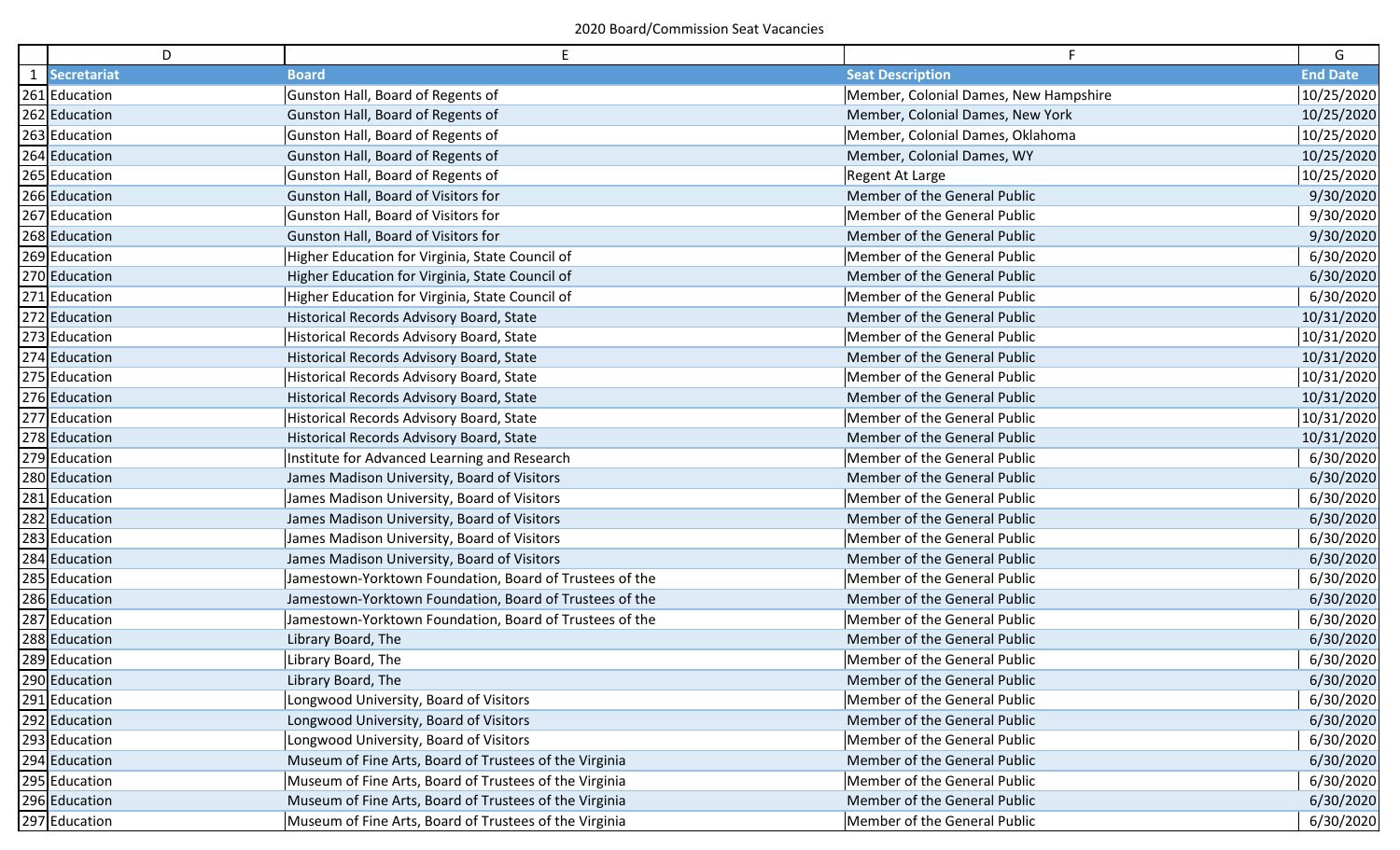| D             | E                                                                   | F.                                                                        | G               |
|---------------|---------------------------------------------------------------------|---------------------------------------------------------------------------|-----------------|
| 1 Secretariat | <b>Board</b>                                                        | <b>Seat Description</b>                                                   | <b>End Date</b> |
| 298 Education | Museum of Fine Arts, Board of Trustees of the Virginia              | Member of the General Public                                              | 6/30/2020       |
| 299 Education | Museum of Fine Arts, Board of Trustees of the Virginia              | Member of the General Public                                              | 6/30/2020       |
| 300 Education | Museum of Fine Arts, Board of Trustees of the Virginia              | Member of the General Public                                              | 6/30/2020       |
| 301 Education | Museum of Natural History, Board of Trustees of the Virginia        | Member of the General Public                                              | 6/30/2020       |
| 302 Education | Museum of Natural History, Board of Trustees of the Virginia        | Member of the General Public                                              | 6/30/2020       |
| 303 Education | Museum of Natural History, Board of Trustees of the Virginia        | Member of the General Public                                              | 6/30/2020       |
| 304 Education | Museum of Natural History, Board of Trustees of the Virginia        | Member of the General Public                                              | 6/30/2020       |
| 305 Education | Museum of Natural History, Board of Trustees of the Virginia        | Member of the General Public                                              | 6/30/2020       |
| 306 Education | Museum of Natural History, Board of Trustees of the Virginia        | Member of the General Public                                              | 6/30/2020       |
| 307 Education | New College Institute                                               | Member of the General Public                                              | 6/30/2020       |
| 308 Education | New College Institute                                               | Member of the General Public                                              | 6/30/2020       |
| 309 Education | New College Institute                                               | Member of the General Public                                              | 6/30/2020       |
| 310 Education | New College Institute                                               | Member of the General Public                                              | 6/30/2020       |
| 311 Education | Norfolk State University, Board of Visitors                         | Member of the General Public                                              | 6/30/2020       |
| 312 Education | Norfolk State University, Board of Visitors                         | Member of the General Public                                              | 6/30/2020       |
| 313 Education | Old Dominion University, Board of Visitors                          | Member of the General Public                                              | 6/30/2020       |
| 314 Education | Old Dominion University, Board of Visitors                          | Member of the General Public                                              | 6/30/2020       |
| 315 Education | Old Dominion University, Board of Visitors                          | Member of the General Public                                              | 6/30/2020       |
| 316 Education | Old Dominion University, Board of Visitors                          | Member of the General Public                                              | 6/30/2020       |
| 317 Education | <b>Online Virginia Network Authority</b>                            | Member of the General Public                                              | 6/30/2020       |
| 318 Education | Radford University, Board of Visitors                               | Member of the General Public                                              | 6/30/2020       |
| 319 Education | Radford University, Board of Visitors                               | Member of the General Public                                              | 6/30/2020       |
| 320 Education | Radford University, Board of Visitors                               | Member of the General Public                                              | 6/30/2020       |
| 321 Education | Radford University, Board of Visitors                               | Member of the General Public                                              | 6/30/2020       |
| 322 Education | Radford University, Board of Visitors                               | Member of the General Public                                              | 6/30/2020       |
| 323 Education | School for the Deaf and Blind, Board of Visitors of the             | Parent Representative from the Western Region                             | 6/30/2020       |
| 324 Education | School for the Deaf and Blind, Board of Visitors of the             | Representative of the Virginia School for the Deaf and the Blind Alumni A | 6/30/2020       |
| 325 Education | Science Museum of Virginia, Board of Trustees of the                | Member of the General Public                                              | 6/30/2020       |
| 326 Education | Science Museum of Virginia, Board of Trustees of the                | Member of the General Public                                              | 6/30/2020       |
| 327 Education | Science Museum of Virginia, Board of Trustees of the                | Member of the General Public                                              | 6/30/2020       |
| 328 Education | Southern Virginia Higher Education Center, Board of Trustees of the | Halifax Edu Found. Member                                                 | 6/30/2020       |
| 329 Education | Southern Virginia Higher Education Center, Board of Trustees of the | Representative of Business and Industry                                   | 6/30/2020       |
| 330 Education | University of Mary Washington, Board of Visitors                    | Member of the General Public                                              | 6/30/2020       |
| 331 Education | University of Mary Washington, Board of Visitors                    | Member of the General Public                                              | 6/30/2020       |
| 332 Education | University of Mary Washington, Board of Visitors                    | Member of the General Public                                              | 6/30/2020       |
| 333 Education | University of Virginia and Affiliated Schools, Board of Visitors    | Member of the General Public                                              | 6/30/2020       |
| 334 Education | University of Virginia and Affiliated Schools, Board of Visitors    | Member of the General Public                                              | 6/30/2020       |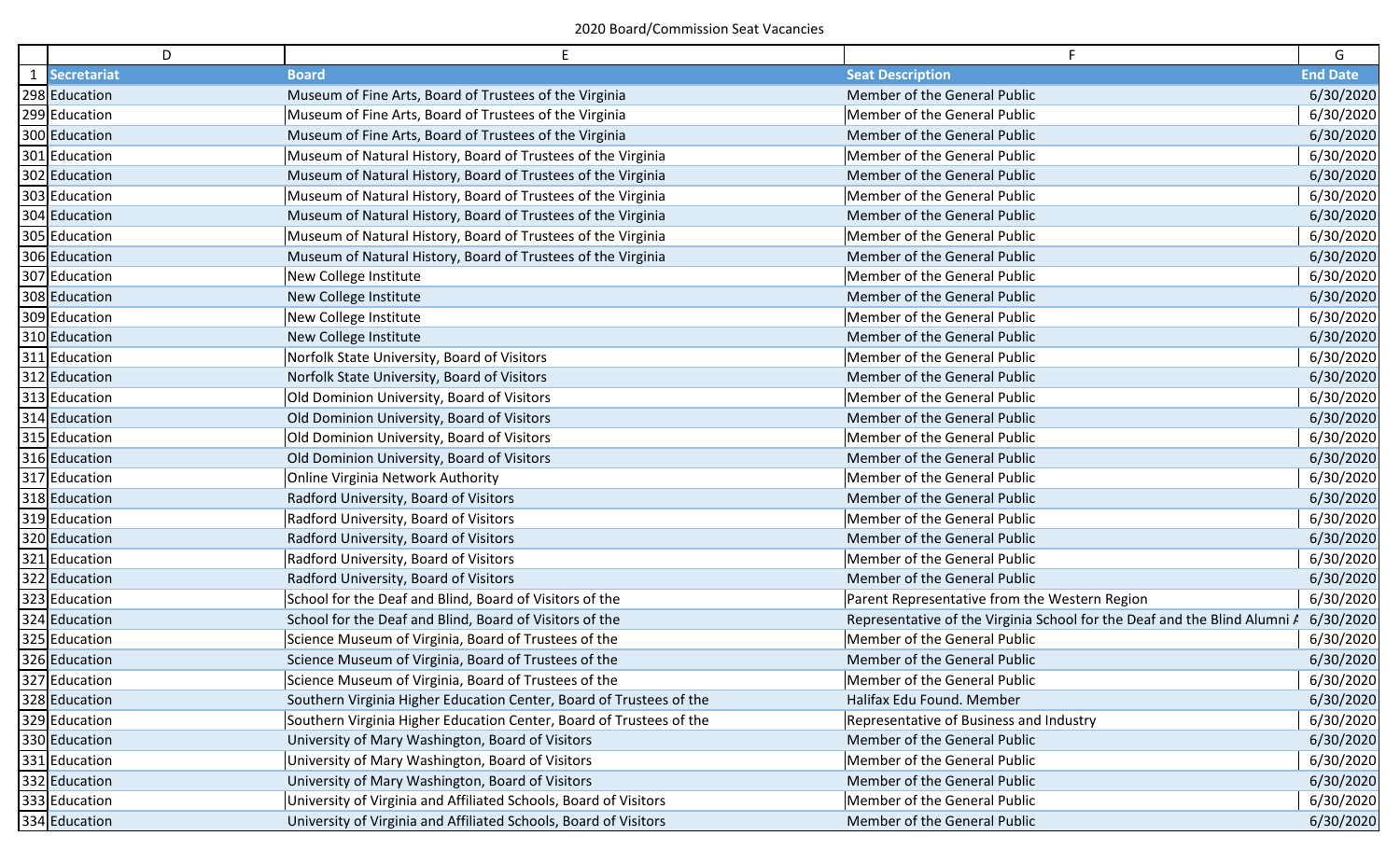| D                              | E                                                                      | F.                                        | G               |
|--------------------------------|------------------------------------------------------------------------|-------------------------------------------|-----------------|
| 1 Secretariat                  | <b>Board</b>                                                           | <b>Seat Description</b>                   | <b>End Date</b> |
| 335 Education                  | University of Virginia and Affiliated Schools, Board of Visitors       | Member of the General Public              | 6/30/2020       |
| 336 Education                  | University of Virginia and Affiliated Schools, Board of Visitors       | Member of the General Public              | 6/30/2020       |
| 337 Education                  | University of Virginia and Affiliated Schools, Board of Visitors       | Member of the General Public              | 6/30/2020       |
| 338 Education                  | Virginia Commonwealth University, Board of Visitors                    | Member of the General Public              | 6/30/2020       |
| 339 Education                  | Virginia Commonwealth University, Board of Visitors                    | Member of the General Public              | 6/30/2020       |
| 340 Education                  | Virginia Commonwealth University, Board of Visitors                    | Member of the General Public              | 6/30/2020       |
| 341 Education                  | Virginia Commonwealth University, Board of Visitors                    | Member of the General Public              | 6/30/2020       |
| 342 Education                  | Virginia Military Institute, Board of Visitors                         | Alumni, Nonresident                       | 6/30/2020       |
| 343 Education                  | Virginia Military Institute, Board of Visitors                         | Alumni, Resident                          | 6/30/2020       |
| 344 Education                  | Virginia Military Institute, Board of Visitors                         | Non-alumni, Resident                      | 6/30/2020       |
| 345 Education                  | Virginia Military Institute, Board of Visitors                         | Alumni, Resident                          | 6/30/2020       |
| 346 Education                  | Virginia Polytechnic Institute and State University, Board of Visitors | Member of the General Public              | 6/30/2020       |
| 347 Education                  | Virginia Polytechnic Institute and State University, Board of Visitors | Member of the General Public              | 6/30/2020       |
| 348 Education                  | Virginia Polytechnic Institute and State University, Board of Visitors | Member of the General Public              | 6/30/2020       |
| 349 Education                  | Virginia Polytechnic Institute and State University, Board of Visitors | Member of the General Public              | 6/30/2020       |
| 350 Education                  | Virginia Research Investment Committee                                 | <b>Member of General Public</b>           | 6/30/2020       |
| 351 Education                  | Virginia State University, Board of Visitors                           | <b>Member of General Public</b>           | 6/30/2020       |
| 352 Education                  | Virginia State University, Board of Visitors                           | <b>Member of General Public</b>           | 6/30/2020       |
| 353 Education                  | Virginia State University, Board of Visitors                           | Member of General Public                  | 6/30/2020       |
| 354 Education                  | Virginia State University, Board of Visitors                           | <b>Member of General Public</b>           | 6/30/2020       |
| 355 Education                  | Virginia State University, Board of Visitors                           | Member of General Public                  | 6/30/2020       |
| 356 Finance                    | Accountancy, Board of                                                  | <b>Certified Public Accountant</b>        | 6/30/2020       |
| 357 Finance                    | Accountancy, Board of                                                  | <b>Certified Public Accountant</b>        | 6/30/2020       |
| 358 Finance                    | Accountancy, Board of                                                  | Member of the General Public              | 6/30/2020       |
| 359 Finance                    | College Building Authority, Board of the Virginia                      | Member of General Public                  | 6/30/2020       |
| 360 Finance                    | College Building Authority, Board of the Virginia                      | <b>Member of General Public</b>           | 6/30/2020       |
| 361 Finance                    | Public Building Authority, Board of the Virginia                       | Member of General Public                  | 6/30/2020       |
| 362 Health and Human Resources | Aging, Commonwealth Council on                                         | 11 Congressional District                 | 6/30/2020       |
| 363 Health and Human Resources | Aging, Commonwealth Council on                                         | 8th Congressional District                | 6/30/2020       |
| 364 Health and Human Resources | Alzheimer's Disease and Related Disorders Commission                   | Alzheimer's Association Representative    | 6/30/2020       |
| 365 Health and Human Resources | Alzheimer's Disease and Related Disorders Commission                   | Alzheimer's Association rep               | 6/30/2020       |
| 366 Health and Human Resources | Alzheimer's Disease and Related Disorders Commission                   | Member of the General Public              | 6/30/2020       |
| 367 Health and Human Resources | Alzheimer's Disease and Related Disorders Commission                   | Alzheimer's Association rep               | 6/30/2020       |
| 368 Health and Human Resources | Alzheimer's Disease and Related Disorders Commission                   | Alzheimer's Association rep               | 6/30/2020       |
| 369 Health and Human Resources | Assistive Technology Loan Fund Authority (f/k/a NewWell Fund)          | Person with a Disability                  | 6/30/2020       |
| 370 Health and Human Resources | Assistive Technology Loan Fund Authority (f/k/a NewWell Fund)          | Member of the Investment Finance Industry | 6/30/2020       |
| 371 Health and Human Resources | Assistive Technology Loan Fund Authority (f/k/a NewWell Fund)          | Consumer Lender                           | 6/30/2020       |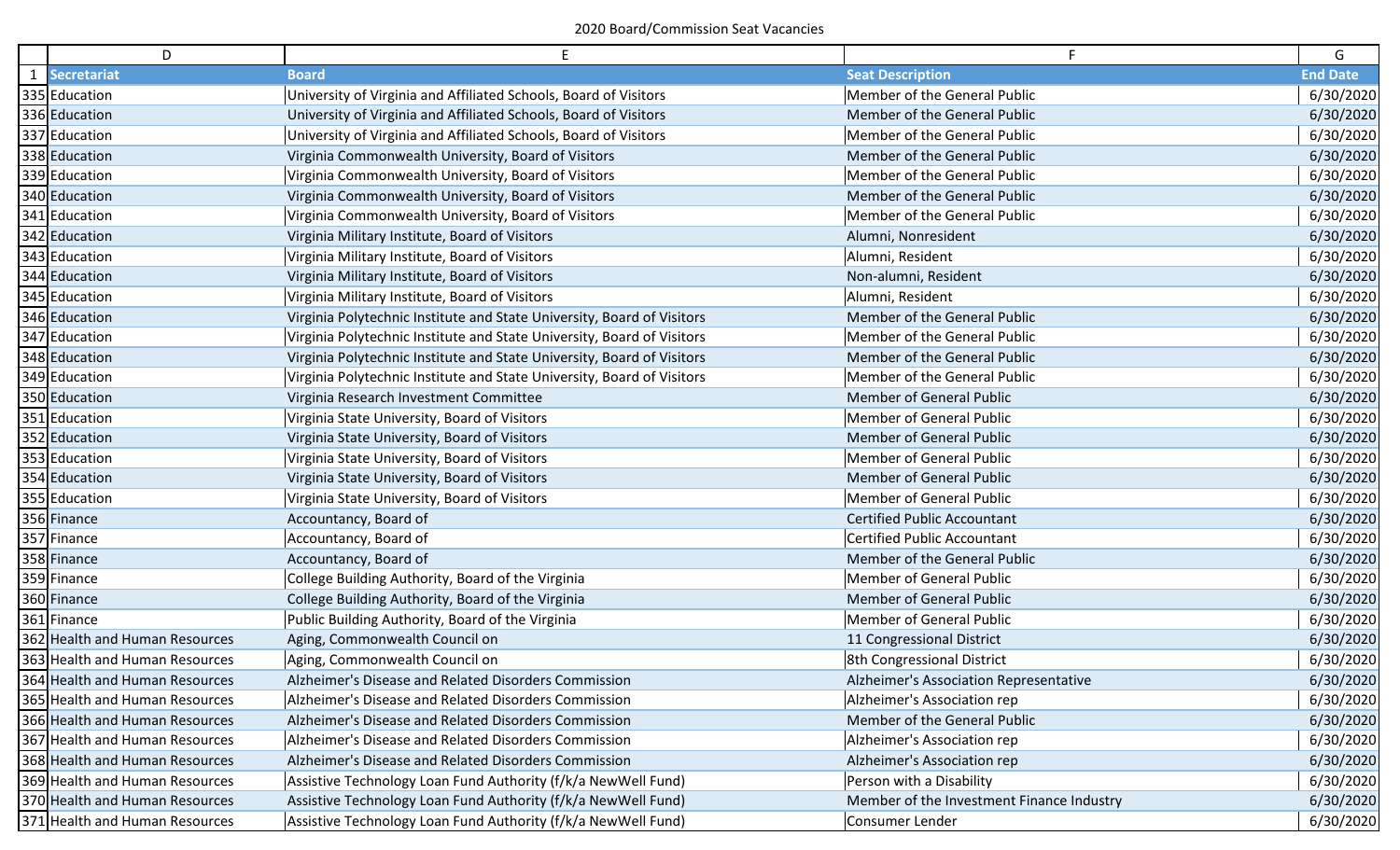| D                              |                                                                              |                                                                | G               |
|--------------------------------|------------------------------------------------------------------------------|----------------------------------------------------------------|-----------------|
| 1 Secretariat                  | <b>Board</b>                                                                 | <b>Seat Description</b>                                        | <b>End Date</b> |
| 372 Health and Human Resources | Assistive Technology Loan Fund Authority (f/k/a NewWell Fund)                | <b>Investment Financing</b>                                    | 6/30/2020       |
| 373 Health and Human Resources | Audiology and Speech-Language Pathology, Board of                            | Otolaryngologist                                               | 6/30/2020       |
| 374 Health and Human Resources | Behavior Analysis, Advisory Board on                                         | Physician (Behavior Analysis)                                  | 6/30/2020       |
| 375 Health and Human Resources | Behavior Analysis, Advisory Board on                                         | Licensed Assistant in Behavior Analysis (3 Years Experience)   | 6/30/2020       |
| 376 Health and Human Resources | Behavioral Health and Developmental Services Board                           | Family Member of a Recipient of Services                       | 6/30/2020       |
| 377 Health and Human Resources | Behavioral Health and Developmental Services Board                           | Member of the General Public                                   | 6/30/2020       |
| 378 Health and Human Resources | Behavioral Health and Developmental Services Board                           | Family Member of Consumer                                      | 6/30/2020       |
| 379 Health and Human Resources | Behavioral Health and Developmental Services Board                           | Member of the General Public                                   | 6/30/2020       |
| 380 Health and Human Resources | Blind and Vision Impaired, Virginia Board for                                | Member of the General Public                                   | 6/30/2020       |
| 381 Health and Human Resources | Blind and Vision Impaired, Virginia Board for                                | Member of the General Public                                   | 6/30/2020       |
| 382 Health and Human Resources | Counseling, Board of                                                         | Member of the General Public                                   | 6/30/2020       |
| 383 Health and Human Resources | Deaf and Hard-of-Hearing, Advisory Board for the Virginia Department for the | Person who is hard of hearing                                  | 6/30/2020       |
| 384 Health and Human Resources | Deaf and Hard-of-Hearing, Advisory Board for the Virginia Department for the | Parent of a Hearing-Impaired Child                             | 6/30/2020       |
| 385 Health and Human Resources | Deaf and Hard-of-Hearing, Advisory Board for the Virginia Department for the | Deafness Oriented Profession                                   | 6/30/2020       |
| 386 Health and Human Resources | Dentistry, Board of                                                          | Dental Hygienist                                               | 6/30/2020       |
| 387 Health and Human Resources | Dentistry, Board of                                                          | Dental Hygienist                                               | 6/30/2020       |
| 388 Health and Human Resources | Dentistry, Board of                                                          | Dentist                                                        | 6/30/2020       |
| 389 Health and Human Resources | Dentistry, Board of                                                          | Dentist                                                        | 6/30/2020       |
| 390 Health and Human Resources | Dentistry, Board of                                                          | Dentist                                                        | 6/30/2020       |
| 391 Health and Human Resources | Disabilities, Virginia Board for People with                                 | Local Government Agency Representative                         | 6/30/2020       |
| 392 Health and Human Resources | Disabilities, Virginia Board for People with                                 | Parent/Guardian of Minor with a Developmental Disability       | 6/30/2020       |
| 393 Health and Human Resources | Disabilities, Virginia Board for People with                                 | Member of the Manufacturing/Retail Industry                    | 6/30/2020       |
| 394 Health and Human Resources | Disabilities, Virginia Board for People with                                 | Person with a Developmental Disability                         | 6/30/2020       |
| 395 Health and Human Resources | Disabilities, Virginia Board for People with                                 | Parent/Guardian of Person with a Developmental Disability      | 6/30/2020       |
| 396 Health and Human Resources | Disabilities, Virginia Board for People with                                 | Relative/Guardian of an Adult Person with MIDD, Institution    | 6/30/2020       |
| 397 Health and Human Resources | Disabilities, Virginia Board for People with                                 | Non-Government Service Provider                                | 6/30/2020       |
| 398 Health and Human Resources | Disabilities, Virginia Board for People with                                 | Member of the High Technology Industry                         | 6/30/2020       |
| 399 Health and Human Resources | Disabilities, Virginia Board for People with                                 | Person with a Disability other than a Developmental Disability | 6/30/2020       |
| 400 Health and Human Resources | <b>Emergency Medical Services Advisory Board, State</b>                      | Virginia Association of Volunteer Rescue Squads                | 6/30/2020       |
| 401 Health and Human Resources | <b>Emergency Medical Services Advisory Board, State</b>                      | Member of the General Public                                   | 6/30/2020       |
| 402 Health and Human Resources | <b>Emergency Medical Services Advisory Board, State</b>                      | <b>Emergency Nurses Association</b>                            | 6/30/2020       |
| 403 Health and Human Resources | <b>Emergency Medical Services Advisory Board, State</b>                      | Western VA EMS Council                                         | 6/30/2020       |
| 404 Health and Human Resources | <b>Emergency Medical Services Advisory Board, State</b>                      | <b>Blue Ridge EMS Council</b>                                  | 6/30/2020       |
| 405 Health and Human Resources | <b>Emergency Medical Services Advisory Board, State</b>                      | Virginia Hospital and Healthcare Association                   | 6/30/2020       |
| 406 Health and Human Resources | <b>Emergency Medical Services Advisory Board, State</b>                      | Virginia Chapter of the American Academy of Pediatrics         | 6/30/2020       |
| 407 Health and Human Resources | <b>Emergency Medical Services Advisory Board, State</b>                      | TJ EMS Council                                                 | 6/30/2020       |
| 408 Health and Human Resources | <b>Emergency Medical Services Advisory Board, State</b>                      | State Fire Chiefs' Association                                 | 6/30/2020       |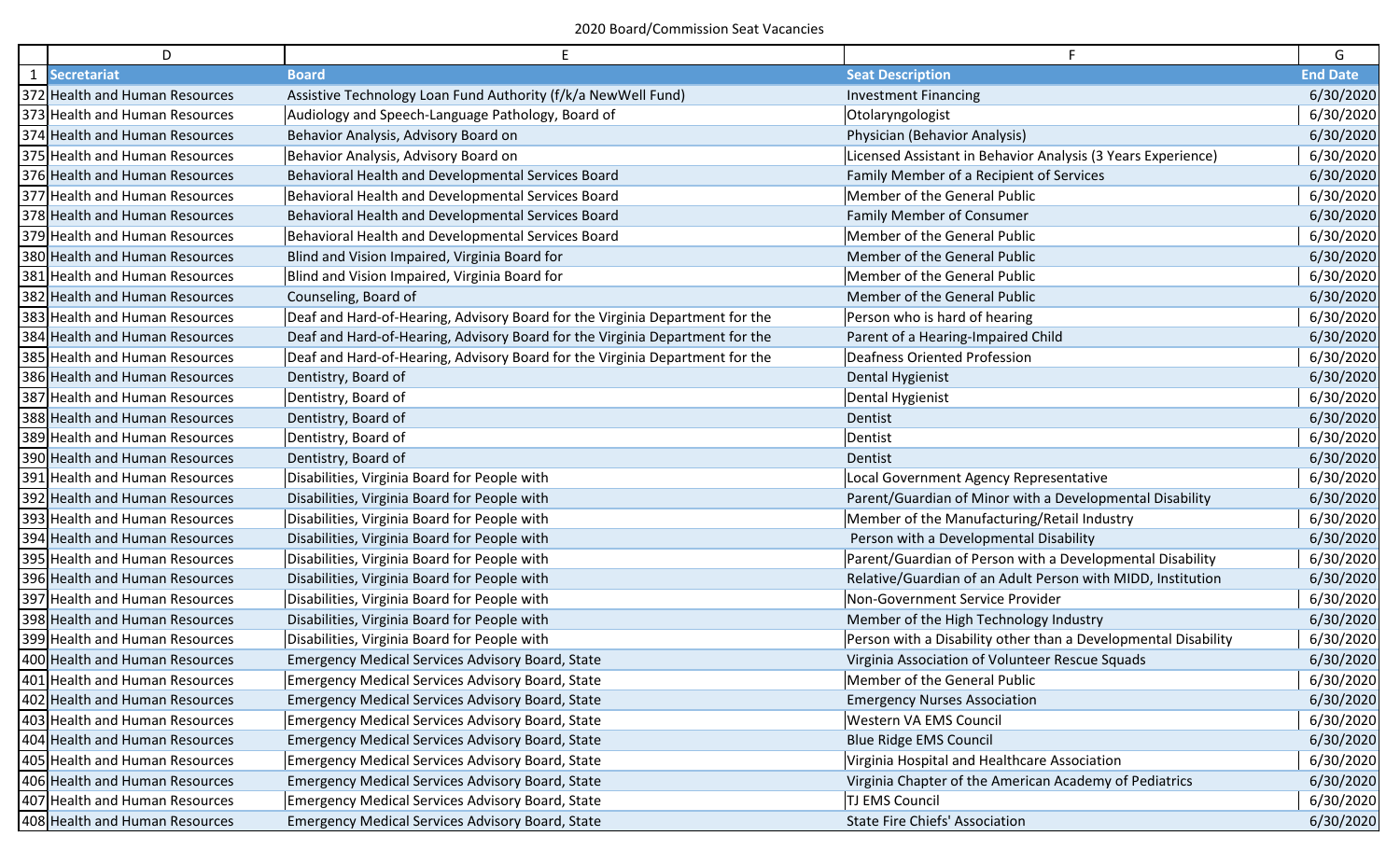| D                              |                                                     | F.                                                                       | G               |
|--------------------------------|-----------------------------------------------------|--------------------------------------------------------------------------|-----------------|
| 1 Secretariat                  | <b>Board</b>                                        | <b>Seat Description</b>                                                  | <b>End Date</b> |
| 409 Health and Human Resources | Family and Children's Trust Fund, Board of Trustees | Memer of the General Public                                              | 6/30/2020       |
| 410 Health and Human Resources | Family and Children's Trust Fund, Board of Trustees | Memer of the General Public                                              | 6/30/2020       |
| 411 Health and Human Resources | Family and Children's Trust Fund, Board of Trustees | Memer of the General Public                                              | 6/30/2020       |
| 412 Health and Human Resources | Family and Children's Trust Fund, Board of Trustees | Memer of the General Public                                              | 6/30/2020       |
| 413 Health and Human Resources | Family and Children's Trust Fund, Board of Trustees | Memer of the General Public                                              | 6/30/2020       |
| 414 Health and Human Resources | Funeral Directors and Embalmers, Board of           | <b>Licensed Funeral Service</b>                                          | 6/30/2020       |
| 415 Health and Human Resources | Funeral Directors and Embalmers, Board of           | Licensed Funeral Service                                                 | 6/30/2020       |
| 416 Health and Human Resources | Genetic Counseling, Advisory Board on               | <b>Licensed Genetic Counselor</b>                                        | 6/30/2020       |
| 417 Health and Human Resources | Genetic Counseling, Advisory Board on               | Licensed Genetic Counselor                                               | 6/30/2020       |
| 418 Health and Human Resources | Genetic Counseling, Advisory Board on               | <b>Licensed Genetic Counselor</b>                                        | 6/30/2020       |
| 419 Health and Human Resources | Health Professions, Board of                        | Memer of the General Public                                              | 6/30/2020       |
| 420 Health and Human Resources | Health Professions, Board of                        | Member of the Board of Medicine                                          | 6/30/2020       |
| 421 Health and Human Resources | Health Professions, Board of                        | Member of the Board of Dentistry                                         | 6/30/2020       |
| 422 Health and Human Resources | Health, State Board of                              | reps VA Pharmaceutical Assoc                                             | 6/30/2020       |
| 423 Health and Human Resources | Health, State Board of                              | reps hospital industry                                                   | 6/30/2020       |
| 424 Health and Human Resources | Health, State Board of                              | reps Med Society of VA                                                   | 6/30/2020       |
| 425 Health and Human Resources | Henrietta Lacks Commission                          | <b>Extended Family Member</b>                                            | 6/30/2020       |
| 426 Health and Human Resources | Henrietta Lacks Commission                          | Board of Directors, Henrietta Lacks Legacy Group                         | 6/30/2020       |
| 427 Health and Human Resources | Henrietta Lacks Commission                          | Member, Halifax County Industrial Development Authority                  | 6/30/2020       |
| 428 Health and Human Resources | Long-Term Care Administrators, Board of             | Resident or Family Member of a Nursing Home or Assisted Living Facility  | 6/30/2020       |
| 429 Health and Human Resources | Massage Therapy, Advisory Board on                  | Certified Massage Therapist                                              | 6/30/2020       |
| 430 Health and Human Resources | Massage Therapy, Advisory Board on                  | Administrator/Faculty Member of Nationally Accredited School of Massa    | 6/30/2020       |
| 431 Health and Human Resources | Maternal Mortality Review Team                      | Local Law Enforcement                                                    | 6/30/2020       |
| 432 Health and Human Resources | <b>Maternal Mortality Review Team</b>               | The Virginia Section of the American College of Obstetricians and Gynecc | 6/30/2020       |
| 433 Health and Human Resources | Maternal Mortality Review Team                      | Virginia Neonatal Perinatal Collaborative                                | 6/30/2020       |
| 434 Health and Human Resources | Maternal Mortality Review Team                      | <b>Local Social Services</b>                                             | 6/30/2020       |
| 435 Health and Human Resources | Maternal Mortality Review Team                      | Medical Society of Virginia                                              | 6/30/2020       |
| 436 Health and Human Resources | Medical Assistance Services, Board of               | Member of the General Public (Non-Health Care Provider)                  | 3/7/2020        |
| 437 Health and Human Resources | Medical Assistance Services, Board of               | Provider                                                                 | 3/7/2020        |
| 438 Health and Human Resources | Medical Assistance Services, Board of               | Non-Provider                                                             | 3/7/2020        |
| 439 Health and Human Resources | Medicine, Board of                                  | 4th Congressional District                                               | 6/30/2020       |
| 440 Health and Human Resources | Medicine, Board of                                  | 11th Congressional District                                              | 6/30/2020       |
| 441 Health and Human Resources | Medicine, Board of                                  | 8th Congressional District                                               | 6/30/2020       |
| 442 Health and Human Resources | Medicine, Board of                                  | 9th Congressional District                                               | 6/30/2020       |
| 443 Health and Human Resources | Medicine, Board of                                  | Osteopathic Physician                                                    | 6/30/2020       |
| 444 Health and Human Resources | Medicine, Board of                                  | 10th Congressional District                                              | 6/30/2020       |
| 445 Health and Human Resources | Medicine, Board of                                  | 2nd Congressional District                                               | 6/30/2020       |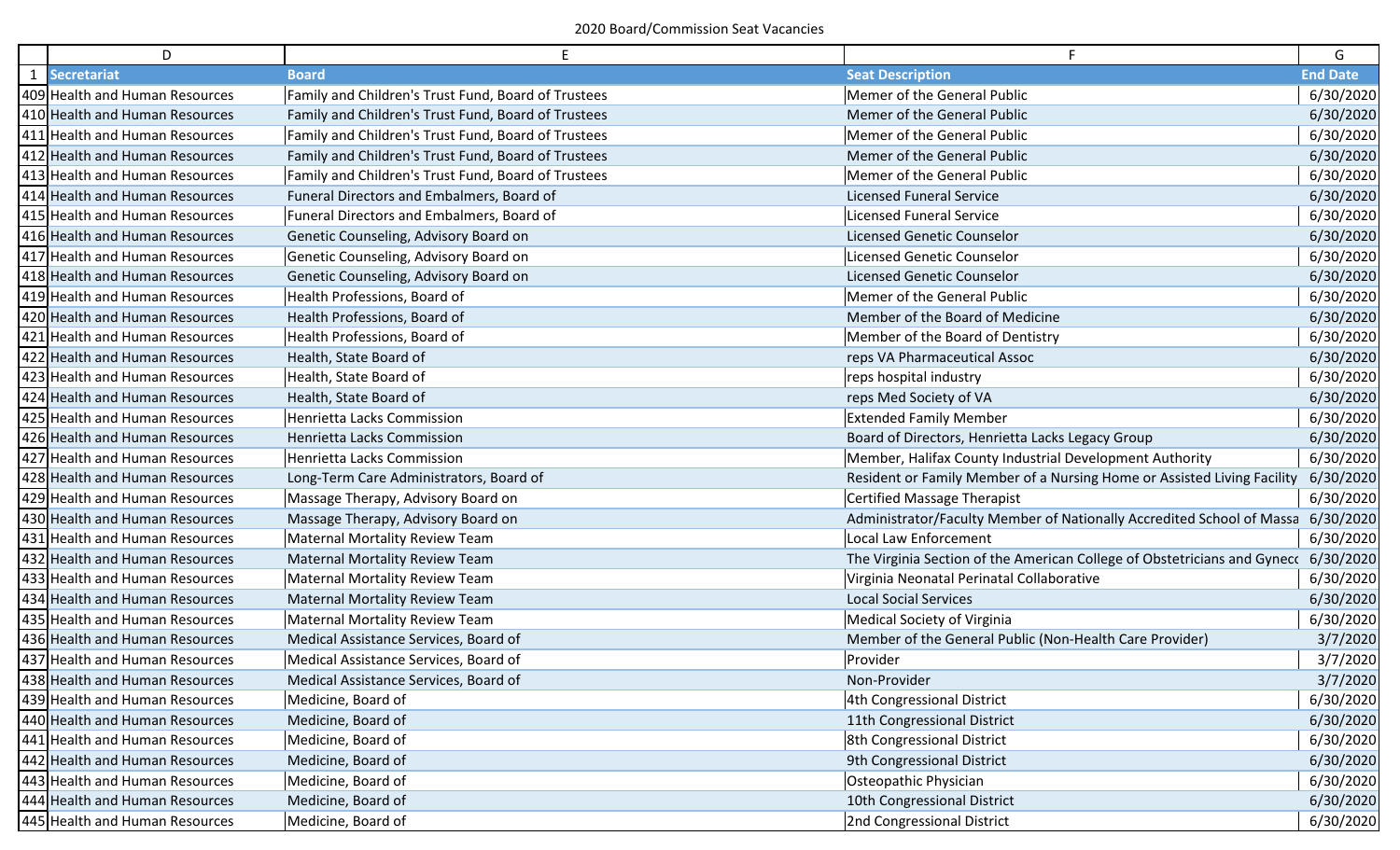| D                              | Ε                                                      |                                                                   | G               |
|--------------------------------|--------------------------------------------------------|-------------------------------------------------------------------|-----------------|
| 1 Secretariat                  | <b>Board</b>                                           | <b>Seat Description</b>                                           | <b>End Date</b> |
| 446 Health and Human Resources | Medicine, Board of                                     | <b>1st Congressional District</b>                                 | 6/30/2020       |
| 447 Health and Human Resources | Midwifery, Advisory Board on                           | <b>CPM</b>                                                        | 6/30/2020       |
| 448 Health and Human Resources | Neurotrauma Initiative Advisory Board, Commonwealth    | Medical Doctor with Experience in Brain/Spinal Injury             | 6/30/2020       |
| 449 Health and Human Resources | Neurotrauma Initiative Advisory Board, Commonwealth    | Person with Traumatic Brain Injury or Caretaker                   | 6/30/2020       |
| 450 Health and Human Resources | Nursing, Board of                                      | Licensed Registered Nurse                                         | 6/30/2020       |
| 451 Health and Human Resources | Nursing, Board of                                      | Licensed Registered Nurse                                         | 6/30/2020       |
| 452 Health and Human Resources | Nursing, Board of                                      | Member of the General Public                                      | 6/30/2020       |
| 453 Health and Human Resources | Occupational Therapy, Advisory Board on                | Occupational Therapist                                            | 6/30/2020       |
| 454 Health and Human Resources | Occupational Therapy, Advisory Board on                | Member of the General Public                                      | 6/30/2020       |
| 455 Health and Human Resources | Optometry, Board of                                    | Optometrist                                                       | 6/30/2020       |
| 456 Health and Human Resources | Optometry, Board of                                    | Optometrist                                                       | 6/30/2020       |
| 457 Health and Human Resources | Pharmacy, Board of                                     | Pharmacist                                                        | 6/30/2020       |
| 458 Health and Human Resources | Pharmacy, Board of                                     | Pharmacist                                                        | 6/30/2020       |
| 459 Health and Human Resources | Psychology, Board of                                   | <b>Faculty Member</b>                                             | 6/30/2020       |
| 460 Health and Human Resources | Psychology, Board of                                   | clinical psychologist                                             | 6/30/2020       |
| 461 Health and Human Resources | Psychology, Board of                                   | licensed clinical psychologist                                    | 6/30/2020       |
| 462 Health and Human Resources | Public Guardian and Conservator Advisory Board         | Qualified person                                                  | 6/30/2020       |
| 463 Health and Human Resources | Public Guardian and Conservator Advisory Board         | Member of the Virginia State Bar                                  | 6/30/2020       |
| 464 Health and Human Resources | Service and Volunteerism, Advisory Board on            | Member of the Business Industry                                   | 6/30/2020       |
| 465 Health and Human Resources | Service and Volunteerism, Advisory Board on            | Volunteer                                                         | 6/30/2020       |
| 466 Health and Human Resources | Service and Volunteerism, Advisory Board on            | <b>Local Government</b>                                           | 6/30/2020       |
| 467 Health and Human Resources | Service and Volunteerism, Advisory Board on            | Volunteer                                                         | 6/30/2020       |
| 468 Health and Human Resources | Service and Volunteerism, Advisory Board on            | Volunteer                                                         | 6/30/2020       |
| 469 Health and Human Resources | Service and Volunteerism, Advisory Board on            | Volunteer                                                         | 6/30/2020       |
| 470 Health and Human Resources | Social Services, Board of                              | Eastern Region                                                    | 6/30/2020       |
| 471 Health and Human Resources | Social Services, Board of                              | Piedmont Region                                                   | 6/30/2020       |
| 472 Health and Human Resources | Social Services, Board of                              | Representative of Child Care Center (Religiously Exempt)          | 6/30/2020       |
| 473 Health and Human Resources | Social Services, Board of                              | <b>Representative of Child Care Center</b>                        | 6/30/2020       |
| 474 Health and Human Resources | Social Work, Board of                                  | Social Worker                                                     | 6/30/2020       |
| 475 Health and Human Resources | Social Work, Board of                                  | Member of the General Public                                      | 6/30/2020       |
| 476 Health and Human Resources | Social Work, Board of                                  | Social Worker                                                     | 6/30/2020       |
| 477 Health and Human Resources | <b>State Executive Council for Children's Services</b> | Juvenile and Domestic Relations District Court Judge              | 6/30/2020       |
| 478 Health and Human Resources | Substance Abuse Services Council, Governor's           | Statewide Consumer and Advocacy Organization                      | 6/30/2020       |
| 479 Health and Human Resources | Substance Abuse Services Council, Governor's           | Statewide Consumer and Advocacy Organization                      | 6/30/2020       |
| 480 Health and Human Resources | Substance Abuse Services Council, Governor's           | Virginia Sheriffs' Association Representative                     | 6/30/2020       |
| 481 Health and Human Resources | Substance Abuse Services Council, Governor's           | VACSB rep                                                         | 6/30/2020       |
| 482 Health and Human Resources | Substance Abuse Services Council, Governor's           | Substance Abuse Certification Alliance of Virginia Representative | 6/30/2020       |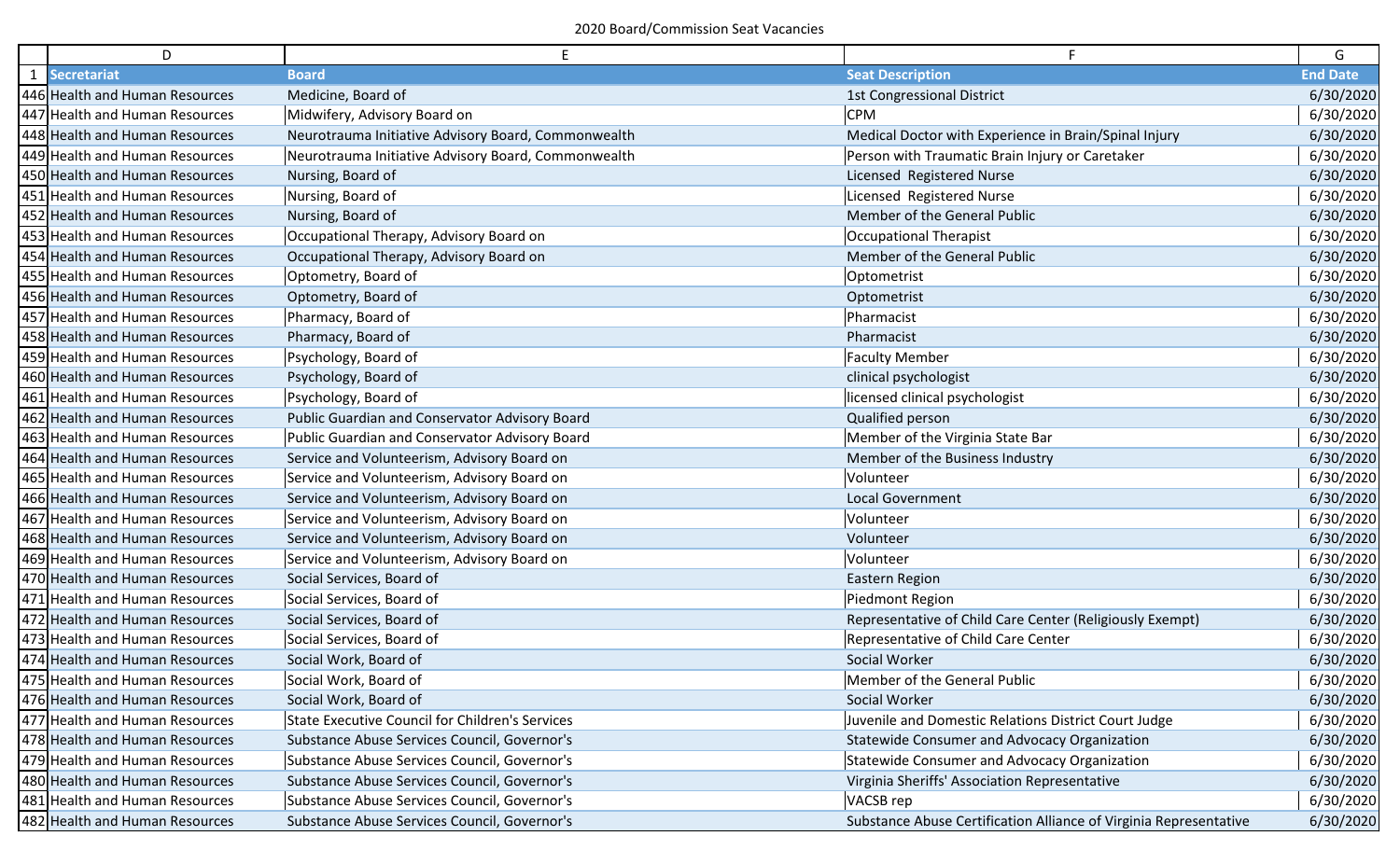| D                              | E                                                                                                                     |                                                 | G               |
|--------------------------------|-----------------------------------------------------------------------------------------------------------------------|-------------------------------------------------|-----------------|
| 1 Secretariat                  | <b>Board</b>                                                                                                          | <b>Seat Description</b>                         | <b>End Date</b> |
| 483 Health and Human Resources | Veterinary Medicine, Board of                                                                                         | Licensed Veterinarian                           | 6/30/2020       |
| 484 Health and Human Resources | Veterinary Medicine, Board of                                                                                         | Licensed Veterinarian                           | 6/30/2020       |
| 485 Health and Human Resources | Virginia Health Workforce Development Authority                                                                       | <b>Community Health</b>                         | 6/30/2020       |
| 486 Health and Human Resources | Virginia Health Workforce Development Authority                                                                       | Health Professionals or Employer Representative | 6/30/2020       |
| 487 Health and Human Resources | Virginia Health Workforce Development Authority                                                                       | Health Professional/Education/Training rep      | 6/30/2020       |
| 488 Health and Human Resources | Virginia Health Workforce Development Authority                                                                       | Health Professional/Education/Training rep      | 6/30/2020       |
| 489 Health and Human Resources | Virginia Interagency Coordinating Council                                                                             | Provider                                        | 9/30/2020       |
| 490 Health and Human Resources | Virginia Interagency Coordinating Council                                                                             | Private Provider                                | 9/30/2020       |
| 491 Health and Human Resources | Virginia Interagency Coordinating Council                                                                             | <b>Head Start</b>                               | 9/30/2020       |
| 492 Health and Human Resources | Virginia Interagency Coordinating Council                                                                             | Provider                                        | 9/30/2020       |
| 493 Health and Human Resources | Virginia Interagency Coordinating Council                                                                             | <b>Public Provider</b>                          | 9/30/2020       |
| 494 Health and Human Resources | Virginia Interagency Coordinating Council                                                                             | Early Intervention                              | 9/30/2020       |
| 495 Health and Human Resources | Virginia Interagency Coordinating Council                                                                             | Parent                                          | 9/30/2020       |
| 496 Health and Human Resources | Virginia Interagency Coordinating Council                                                                             | Early Intervention                              | 9/30/2020       |
| 497 Health and Human Resources | Virginia Interagency Coordinating Council                                                                             | Parent                                          | 9/30/2020       |
| 498 Health and Human Resources | Virginia Interagency Coordinating Council                                                                             | <b>Personnel Preparation</b>                    | 9/30/2020       |
| 499 Health and Human Resources | Virginia Interagency Coordinating Council                                                                             | Parent                                          | 9/30/2020       |
| 500 Health and Human Resources | Virginia Interagency Coordinating Council                                                                             | Parent                                          | 9/30/2020       |
| 501 Health and Human Resources | Virginia Interagency Coordinating Council                                                                             | Parent                                          | 9/30/2020       |
| 502 Independent                | Birth-Related Neurological Injury Compensation Program, Board of Directors of the Virgin Parent of a Disabled Child   |                                                 | 6/30/2020       |
| 503 Independent                | Birth-Related Neurological Injury Compensation Program, Board of Directors of the Virgin Attorney                     |                                                 | 6/30/2020       |
| 504 Independent                | Birth-Related Neurological Injury Compensation Program, Board of Directors of the Virgin Member of the General Public |                                                 | 6/30/2020       |
| 505 Independent                | Birth-Related Neurological Injury Compensation Program, Board of Directors of the Virgin Liability Insurer            |                                                 | 6/30/2020       |
| 506 Independent                | Chesapeake Bay Bridge and Tunnel Commission                                                                           | City of Hampton                                 | 5/14/2020       |
| 507 Independent                | Chesapeake Bay Bridge and Tunnel Commission                                                                           | City of Norfolk                                 | 5/14/2020       |
| 508 Independent                | Retirement System, Board of Trustees of the Virginia                                                                  | 5yrs. mgmt. of assets                           | 2/29/2020       |
| 509 Independent                | Virginia Commonwealth University Health System Authority, Board of Directors                                          | Member of the General Public                    | 6/30/2020       |
| 510 Independent                | Virginia Commonwealth University Health System Authority, Board of Directors                                          | Member of the General Public                    | 6/30/2020       |
| 511 Independent                | Virginia Commonwealth University Health System Authority, Board of Directors                                          | Physician/Faculty                               | 6/30/2020       |
| 512 Independent                | Virginia Lottery Board                                                                                                | Member of the General Public                    | 1/14/2021       |
| 513 Independent                | Volunteer Firefighters and Rescue Squad Workers Service Award Pension Fund                                            | Firefighters                                    | 6/30/2020       |
| 514 Independent                | Volunteer Firefighters and Rescue Squad Workers Service Award Pension Fund                                            | Member of the General Public                    | 6/30/2020       |
| 515 Judicial                   | Criminal Sentencing Commission, Virginia                                                                              | Member of the General Public                    | 12/31/2020      |
| 516 Legislative                | <b>Capitol Square Preservation Council</b>                                                                            | Member of the General Public                    | 6/30/2020       |
| 517 Legislative                | Conflict of Interest and Ethics Advisory Council, Virginia                                                            | Virginia Municipal League Representative        | 6/30/2020       |
| 518 Legislative                | Crime Commission, Virginia State                                                                                      | Member of the General Public                    | 6/30/2020       |
| 519 Legislative                | Crime Commission, Virginia State                                                                                      | Member of the General Public                    | 6/30/2020       |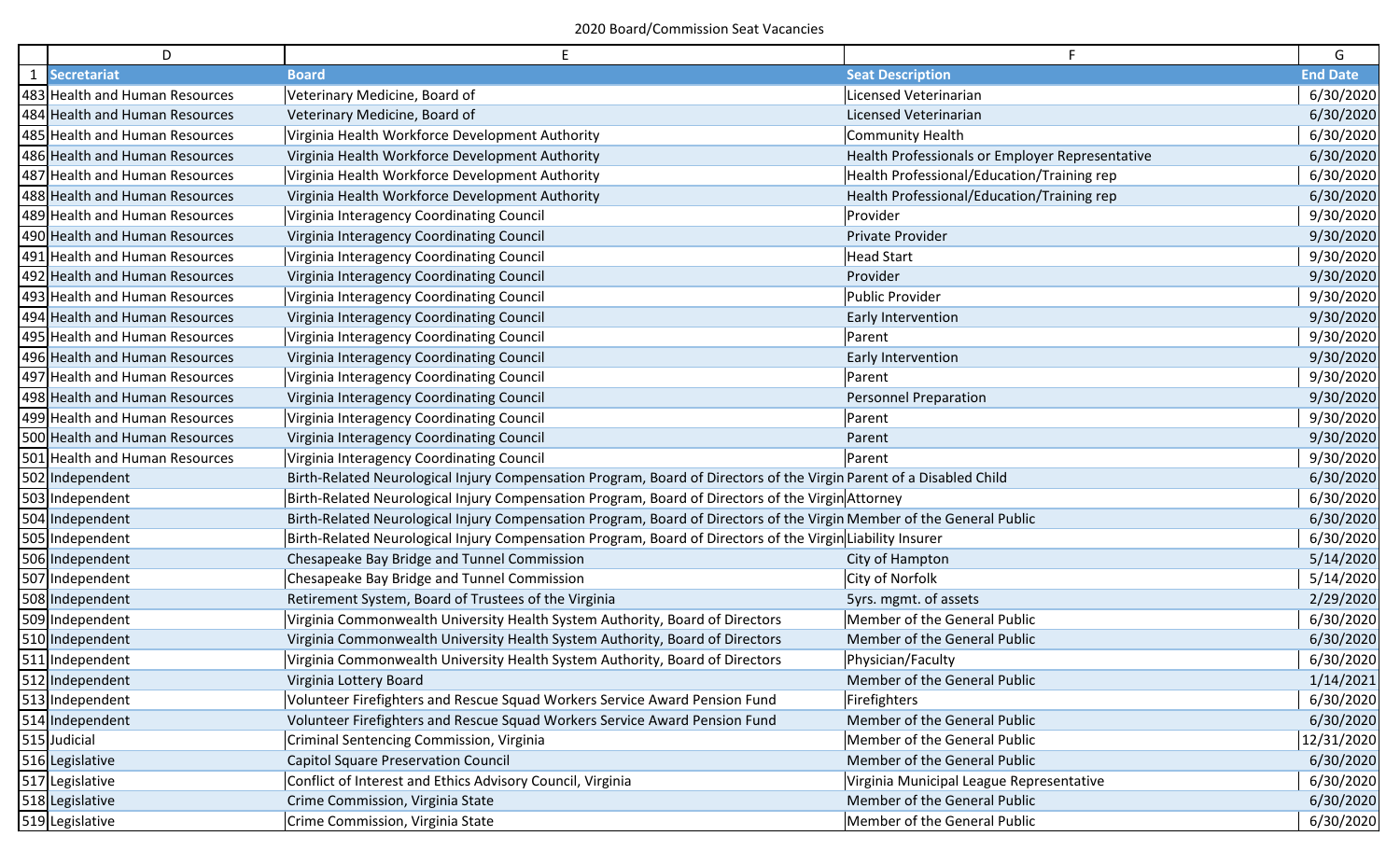|              | D                     | E.                                                                           | F.                                | G               |
|--------------|-----------------------|------------------------------------------------------------------------------|-----------------------------------|-----------------|
| $\mathbf{1}$ | Secretariat           | <b>Board</b>                                                                 | <b>Seat Description</b>           | <b>End Date</b> |
|              | 520 Legislative       | Crime Commission, Virginia State                                             | Member of the General Public      | 6/30/2020       |
|              | 521 Legislative       | Freedom of Information Advisory Council, Virginia                            | Non-state Employee                | 6/30/2020       |
|              | 522 Legislative       | Housing Commission, Virginia                                                 | Member of the General Public      | 6/30/2020       |
|              | 523 Legislative       | Housing Commission, Virginia                                                 | Member of the General Public      | 6/30/2020       |
|              | 524 Legislative       | Housing Commission, Virginia                                                 | Member of the General Public      | 6/30/2020       |
|              | 525 Legislative       | Promotion of Uniformity of Legislation, Commissioners for the                | Member of the General Public      | 9/30/2020       |
|              | 526 Legislative       | Promotion of Uniformity of Legislation, Commissioners for the                | Member of the General Public      | 9/30/2020       |
|              | 527 Legislative       | Promotion of Uniformity of Legislation, Commissioners for the                | Member of the General Public      | 9/30/2020       |
|              | 528 Legislative       | <b>Small Business Commission</b>                                             | Member of the General Public      | 6/30/2020       |
|              | 529 Legislative       | <b>Small Business Commission</b>                                             | Member of the General Public      | 6/30/2020       |
|              | 530 Legislative       | <b>Small Business Commission</b>                                             | Member of the General Public      | 6/30/2020       |
|              | 531 Legislative       | Task Force Commemorating the Centennial Anniversary of Women's Right to Vote | Member of the General Public      | 1/1/2021        |
|              | 532 Legislative       | Youth, Commission on                                                         | Member of the General Public      | 6/30/2020       |
|              | 533 Legislative       | Youth, Commission on                                                         | Member of the General Public      | 6/30/2020       |
|              | 534 Natural Resources | Cave Board                                                                   | Member of the General Public      | 6/30/2020       |
|              | 535 Natural Resources | Cave Board                                                                   | Member of the General Public      | 6/30/2020       |
|              | 536 Natural Resources | Cave Board                                                                   | Member of the General Public      | 6/30/2020       |
|              | 537 Natural Resources | Conservation and Recreation, Board of                                        | Member of the General Public      | 6/30/2020       |
|              | 538 Natural Resources | Conservation and Recreation, Board of                                        | Member of the General Public      | 6/30/2020       |
|              | 539 Natural Resources | Conservation and Recreation, Board of                                        | Member of the General Public      | 6/30/2020       |
|              | 540 Natural Resources | Game and Inland Fisheries, Board of                                          | At Large Member                   | 6/30/2020       |
|              | 541 Natural Resources | Game and Inland Fisheries, Board of                                          | Region 3 Rep.                     | 6/30/2020       |
|              | 542 Natural Resources | Game and Inland Fisheries, Board of                                          | Region 4 Representative           | 6/30/2020       |
|              | 543 Natural Resources | Historic Resources, Board of                                                 | Member of the General Public      | 6/30/2020       |
|              | 544 Natural Resources | Historic Resources, Board of                                                 | Member of the General Public      | 6/30/2020       |
|              | 545 Natural Resources | Land Conservation Foundation, Board of Trustees Virginia                     | 10th Congressional District       | 6/30/2020       |
|              | 546 Natural Resources | Land Conservation Foundation, Board of Trustees Virginia                     | 11th Congressional District       | 6/30/2020       |
|              | 547 Natural Resources | Land Conservation Foundation, Board of Trustees Virginia                     | 9th Congressional District        | 6/30/2020       |
|              | 548 Natural Resources | Litter Control and Recycling Fund Advisory Board                             | Soft Drink Distributor            | 6/30/2020       |
|              | 549 Natural Resources | Marine Resources Commission, Virginia                                        | Member of the General Public      | 6/30/2020       |
|              | 550 Natural Resources | Marine Resources Commission, Virginia                                        | Member of the General Public      | 6/30/2020       |
|              | 551 Natural Resources | Mount Vernon, Board of Visitors to                                           | Member of the General Public      | 4/30/2020       |
|              | 552 Natural Resources | Mount Vernon, Board of Visitors to                                           | Member of the General Public      | 4/30/2020       |
|              | 553 Natural Resources | Outdoors Foundation, Board of Trustees of the Virginia                       | Member of the General Public      | 6/30/2020       |
|              | 554 Natural Resources | Outdoors Foundation, Board of Trustees of the Virginia                       | Member of the General Public      | 6/30/2020       |
|              | 555 Natural Resources | Soil and Water Conservation Board, Virginia                                  | Member of the General Public      | 6/30/2020       |
|              | 556 Natural Resources | Soil and Water Conservation Board, Virginia                                  | <b>Planning District Director</b> | 6/30/2020       |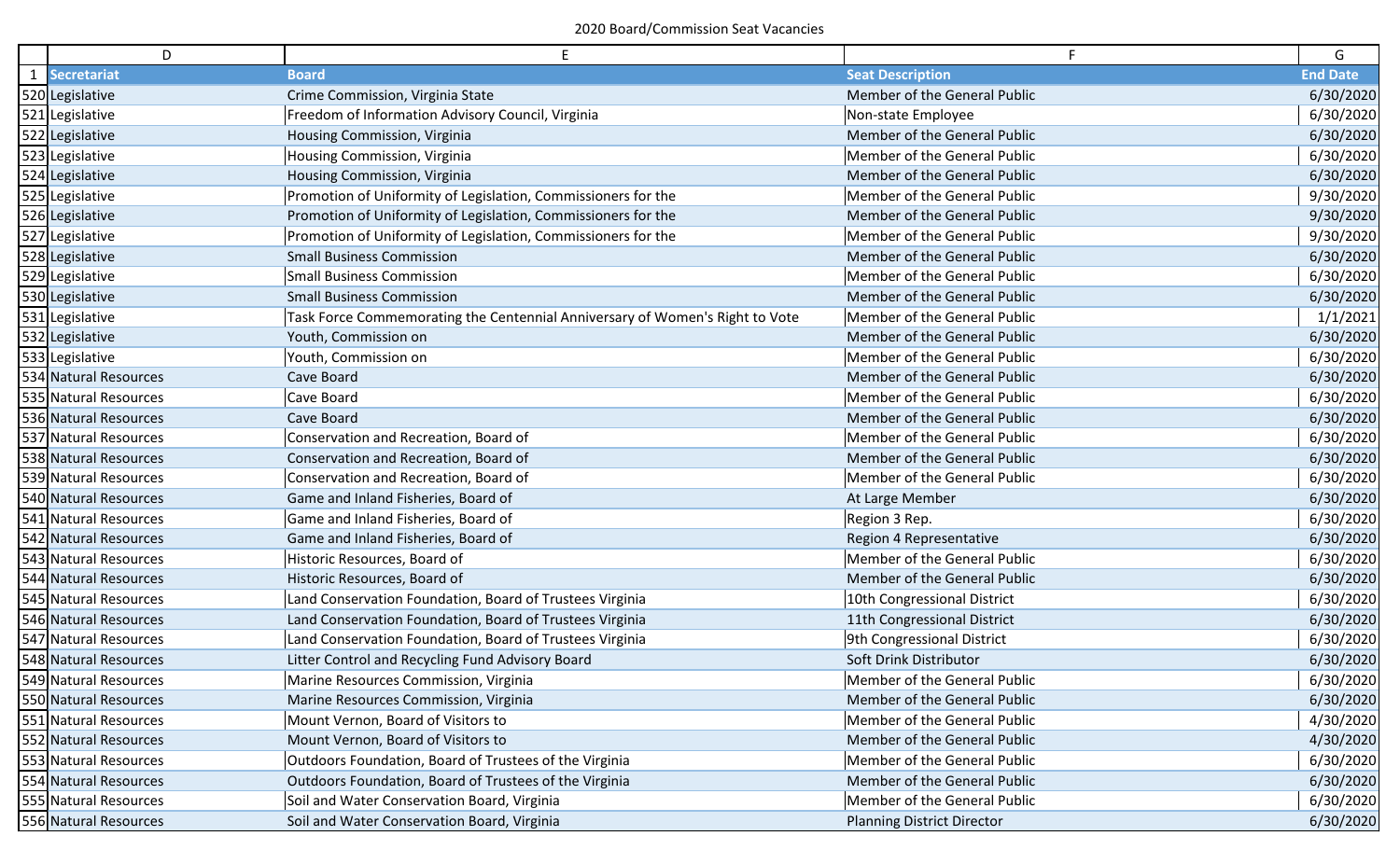| D                                                                     | Е                                                           |                                                         | G               |
|-----------------------------------------------------------------------|-------------------------------------------------------------|---------------------------------------------------------|-----------------|
| 1 Secretariat                                                         | <b>Board</b>                                                | <b>Seat Description</b>                                 | <b>End Date</b> |
| 557 Natural Resources                                                 | <b>State Air Pollution Control Board</b>                    | Member of the General Public                            | 6/30/2020       |
| 558 Natural Resources                                                 | <b>State Air Pollution Control Board</b>                    | Member of the General Public                            | 6/30/2020       |
| 559 Natural Resources                                                 | <b>State Water Control Board</b>                            | Member of the General Public                            | 6/30/2020       |
| 560 Natural Resources                                                 | Waste Management Board, Virginia                            | Member of the General Public                            | 6/30/2020       |
| 561 Natural Resources                                                 | Waste Management Board, Virginia                            | Member of the General Public                            | 6/30/2020       |
| 562 Public Safety and Homeland Security Corrections, State Board of   |                                                             | Criminal/Civil Investigator                             | 6/30/2020       |
| 563 Public Safety and Homeland Security Corrections, State Board of   |                                                             | Criminal/Civil Investigator                             | 6/30/2020       |
| 564 Public Safety and Homeland Security Fire Services Board, Virginia |                                                             | Member of the Insurance Industry                        | 6/30/2020       |
| 565 Public Safety and Homeland Security Fire Services Board, Virginia |                                                             | Member of Industry                                      | 6/30/2020       |
| 566 Public Safety and Homeland Security Fire Services Board, Virginia |                                                             | <b>Municipal League Member</b>                          | 6/30/2020       |
| 567 Public Safety and Homeland Security Fire Services Board, Virginia |                                                             | International Association of Arson Investigators Member | 6/30/2020       |
| 568 Transportation                                                    | <b>Aerospace Advisory Council</b>                           | Old Dominion University Representative                  | 6/30/2020       |
| 569 Transportation                                                    | Aerospace Advisory Council                                  | <b>NASA Wallops Representative</b>                      | 6/30/2020       |
| 570 Transportation                                                    | Aerospace Advisory Council                                  | Mid-Atlantic Regional Spaceport Representative          | 6/30/2020       |
| 571 Transportation                                                    | Aerospace Advisory Council                                  | University of Virginia Representative                   | 6/30/2020       |
| 572 Transportation                                                    | Aerospace Advisory Council                                  | Virginia Tech Representative                            | 6/30/2020       |
| 573 Transportation                                                    | Aerospace Advisory Council                                  | Industry rep                                            | 6/30/2020       |
| 574 Transportation                                                    | Aerospace Advisory Council                                  | Industry rep                                            | 6/30/2020       |
| 575 Transportation                                                    | Aerospace Advisory Council                                  | Industry rep                                            | 6/30/2020       |
| 576 Transportation                                                    | Aerospace Advisory Council                                  | Industry rep                                            | 6/30/2020       |
| 577 Transportation                                                    | Aerospace Advisory Council                                  | Aerospace Company or Supplier Representative            | 6/30/2020       |
| 578 Transportation                                                    | Aviation Board, Virginia                                    | Member of the General Public                            | 6/30/2020       |
| 579 Transportation                                                    | Aviation Board, Virginia                                    | Member of the General Public                            | 6/30/2020       |
| 580 Transportation                                                    | Commercial Space Flight Authority, Virginia                 | Marketing                                               | 6/30/2020       |
| 581 Transportation                                                    | Commercial Space Flight Authority, Virginia                 | Finance                                                 | 6/30/2020       |
| 582 Transportation                                                    | Commercial Space Flight Authority, Virginia                 | At Large Member                                         | 6/30/2020       |
| 583 Transportation                                                    | <b>Commonwealth Transportation Board</b>                    | Bristol                                                 | 6/30/2020       |
| 584 Transportation                                                    | <b>Commonwealth Transportation Board</b>                    | Northern Virginia                                       | 6/30/2020       |
| 585 Transportation                                                    | <b>Commonwealth Transportation Board</b>                    | At Large Rural                                          | 6/30/2020       |
| 586 Transportation                                                    | <b>Commonwealth Transportation Board</b>                    | Staunton                                                | 6/30/2020       |
| 587 Transportation                                                    | Medical Advisory Board for the Department of Motor Vehicles | Licensed Virginia Physician                             | 9/30/2020       |
| 588 Transportation                                                    | Medical Advisory Board for the Department of Motor Vehicles | Licensed Virginia Physician                             | 9/30/2020       |
| 589 Transportation                                                    | Medical Advisory Board for the Department of Motor Vehicles | Licensed Virginia Physician                             | 9/30/2020       |
| 590 Transportation                                                    | Medical Advisory Board for the Department of Motor Vehicles | Licensed Virginia Physician                             | 9/30/2020       |
| 591 Transportation                                                    | Medical Advisory Board for the Department of Motor Vehicles | Licensed Virginia Physician                             | 9/30/2020       |
| 592 Transportation                                                    | Transportation District Commission of Hampton Roads         | Virginia Beach                                          | 6/30/2020       |
| 593 Transportation                                                    | Transportation District Commission of Hampton Roads         | <b>Newport News</b>                                     | 6/30/2020       |